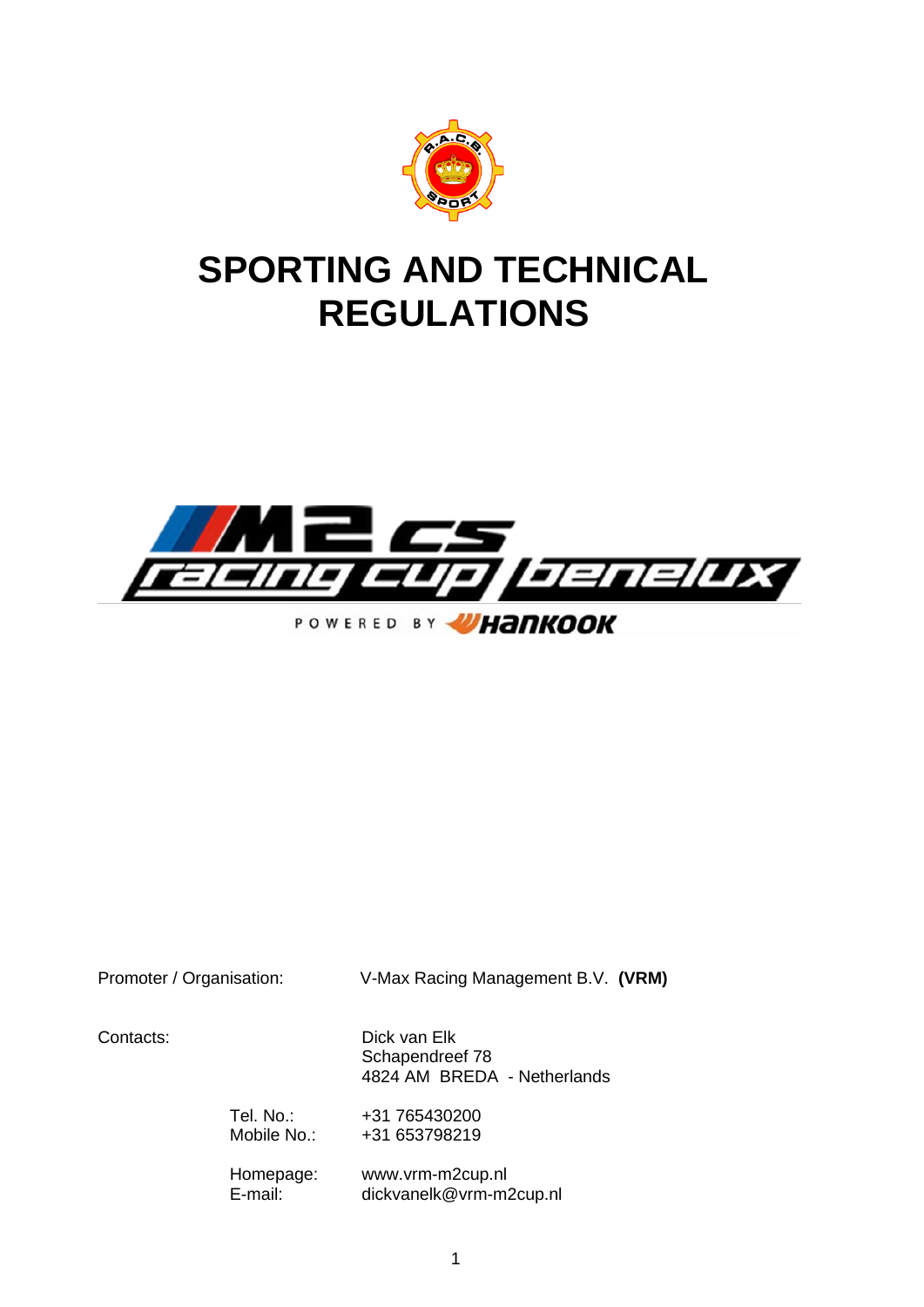# **Table of Contents**

# **Part 1 Sporting Regulations**

# **1. Introduction**

# **2. Organisation**

- 2.1 Details on Titles and Awards of the Series
- 2.2 Name of the Parent ASN<br>2.3 ASN Visa / Registration N
- ASN Visa / Registration Number
- 2.4 Name of the Organiser / Promoter, Address and Contacts (Permanent Office)<br>2.5 Names of the Permanent Stewards
- Names of the Permanent Stewards

#### **3. Regulations and Legal Basis of the Series**

- 3.1 Official Language<br>3.2 Responsibility, Mo
- Responsibility, Modification of the Regulations, Cancellation of the Event

# **4. Entries**

- 4.1 Entry Fees for the Season and per Event<br>4.2 Competition Numbers
- Competition Numbers

#### **5. Licences**

- 5.1 Required Grade of Licence
	- a) Driver
	- b) Entrant
	- c) Guest Driver
	- d) Age Regulations
- 5.2 Conditions for Entrants Outside their National Territory

#### **6. Insurance, Exclusion of Liability and Disclaimer**

- 6.1 Organiser's Insurance
- 6.2 Declaration by the Entrant, Driver and Passenger on the Exclusion of Liability, Disclaimer of the Vehicle Owner

# **7. Events**

- **Calendar of Series Events**
- 7.2 Maximum Number of Cars authorised
- 7.3 Running of the Events
	- a) Practice
	- b) Qualifying
	- c) Starting Modes
	- d) Races

# **8. Classification**

- 8.1 Points Table
- 8.2 Equal points
- 8.3 Official Classification Table and Entry List
- 8.4 Points Table for "Drivers' and Trophy" Classification

# **9. Private Practice and Testing**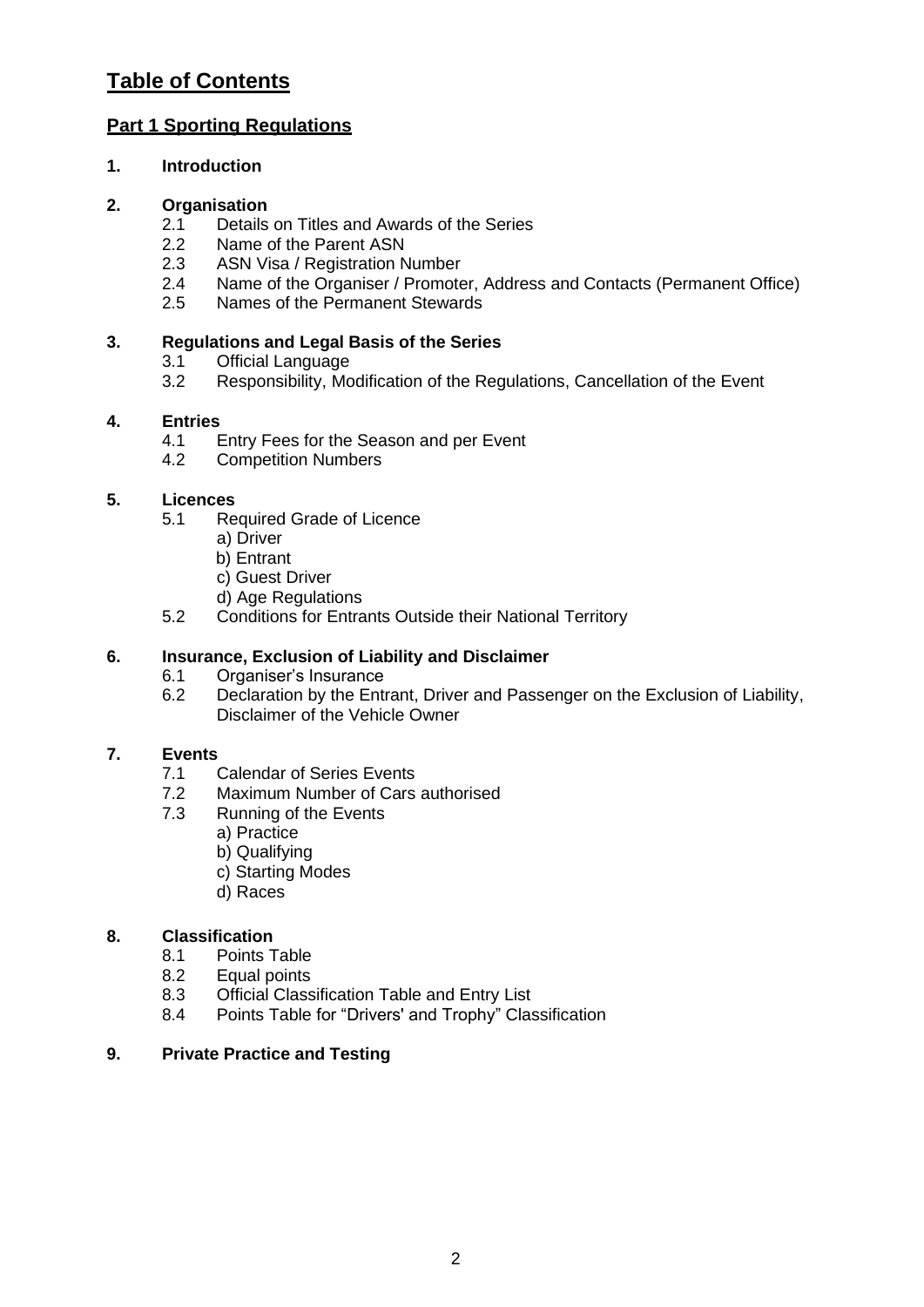# **10. Administrative Checks**

- 10.1 Administrative Checks Schedule<br>10.2 Drivers' Meeting / Briefing
- Drivers' Meeting / Briefing

# **11. Scrutineering / Technical Checks**

- 11.1 Repair, Sealing and Marking of Vehicle Parts<br>11.2 Schedule Scrutineering / Technical Checks
- Schedule Scrutineering / Technical Checks

# **12. Races**

- Usage of Wet Tyres
- 12.2 Maximum Number of Persons working on a Car
- 12.3 Pit Stop Safety and Competitor's Responsibility When Starting from the Pit Area
- 12.4 Driver's mandatory pitstop in a race
- 12.5 Refuelling during pitstop
- 12.6 Engines during the pitstop
- 12.7 Penalties for not following the pitstop procedure.

#### **13. Title and Trophies**

- 13.1 Title Overall Winner<br>13.2 Trophies
- 13.2 Trophies<br>13.3 Disqualifi
- Disqualification from the BMW M2 CS Racing Cup Benelux, Exclusion from Classification, Withdrawal of Prizes
- 13.4 Awards Ceremony

#### **14. Protests and Appeals**

- **15. Rejection of Legal Action and Exclusion of Liability**
- **16. TV Rights / Advertising and Television Rights**
- **17. Specific Regulations**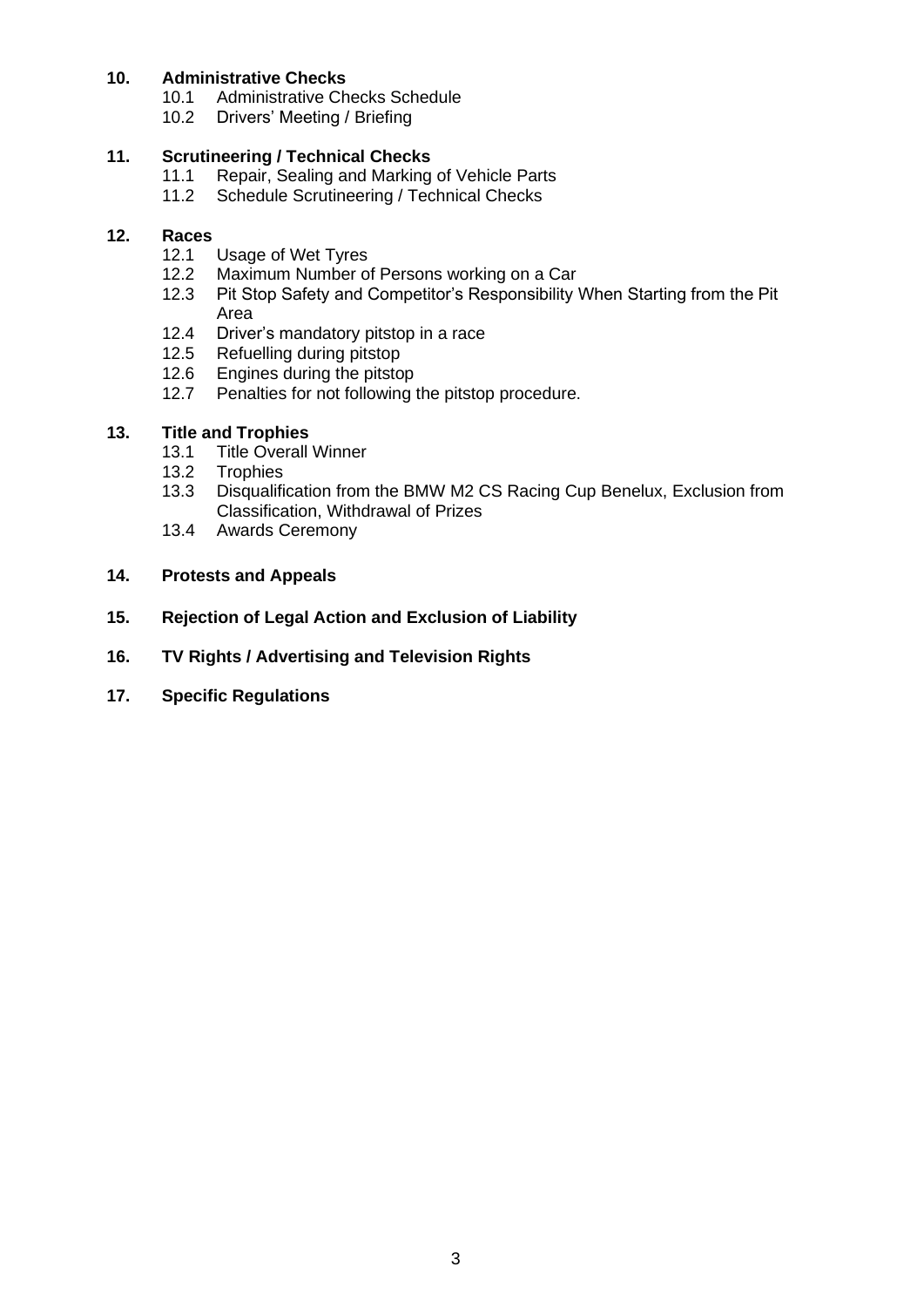# **Part 2 Technical Regulations**

#### **1. Technical Series Regulations**

- 1.1 Summary of the Eligible Groups / Classes<br>1.2 References for the Technical Regulations
- 1.2 References for the Technical Regulations<br>1.3 General / Preamble
- 1.3 General / Preamble<br>1.4 Driver's Equipment
- Driver's Equipment
- 1.5 General Regulations, Permitted Modifications, and Installations
- 1.5.1 Ground Clearance
- 1.6 Minimum Vehicle Weights and Ballast<br>1.7 Exhaust Prescriptions
- 1.7 Exhaust Prescriptions<br>1.8 Noise Regulations
- 1.8 Noise Regulations<br>1.9 Advertising Regula
- 1.9 Advertising Regulations and Start Numbers on the Vehicles<br>1.10 Safety Equipment
- Safety Equipment
- 1.11 Fuel and Standard Fuel
- 1.11.1 Fuel check
- 1.11.2 Refueling, tank system and checks
- 1.12 Technical Definitions

#### **2. Specific Technical Regulations**

- 2.1 General
- 2.2 Engine
- 2.2.1 Repairs, Sealing and Labelling vehicle part by VRM
- 2.2.1.a Repair, Sealing and Marking of Vehicle Parts by BMW Motorsport
- 2.2.2 Exhaust System
- 2.3 Transmission
- 2.4 Braking System
- 2.5 Steering
- 2.6 Suspension<br>2.7 Wheels (Fla
- Wheels (Flange  $+$  Rim) and Tyres
- 2.8 Bodywork and Dimensions
	- a) External Bodywork (Including Windows)
	- b) Cockpit
	- c) Additional Accessories
	- d) Track Width
- 2.9 Aerodynamic Devices
- 2.10 Electrical Equipment
- 2.11 Fuel Circuit
- 2.12 Lubrication System
- 2.13 Data Transmission
- 2.14 Other

# **Part 3 Attachments / Drawings**

1: Advertising and Labelling on the Vehicle in accordance with the Series Regulations.

#### **These regulations consist of 28 pages**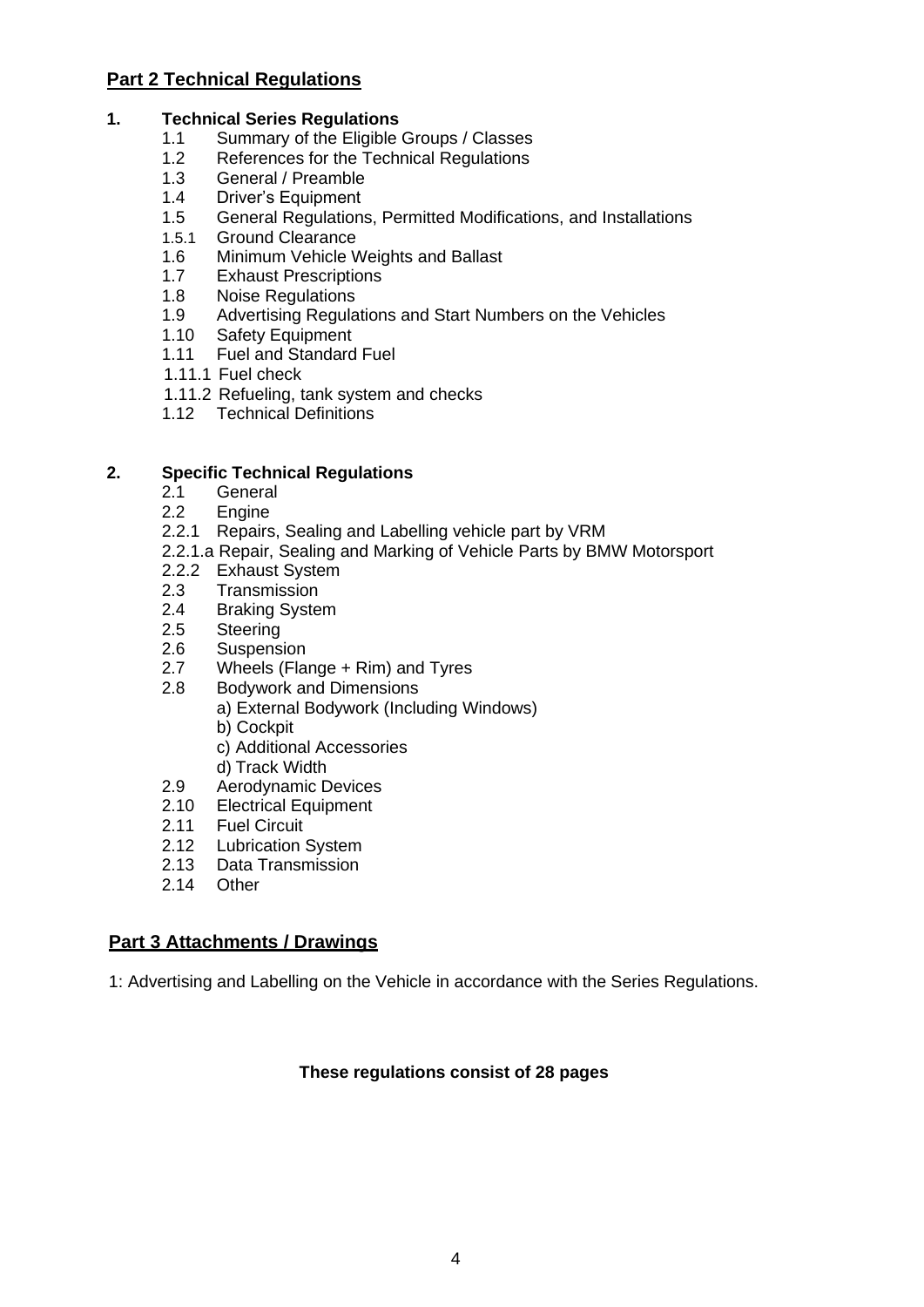# **Part 1 Sporting Regulations**

#### **1. Introduction**

The series BMW M2 CS Cup BENELUX is organised in accordance with the provisions of the International Sporting Code and its appendices (the Code), the FIA's general prescriptions on circuit racing and the National Sporting Regulations of the Royal Automobile Club of Belgium. It will be run in accordance with the Series' Sporting and Technical Regulations, the latter being in accordance with the safety prescriptions of FIA Appendix J (Article 253 respectively 277). The Cup has the status of a National Championship (under the BeNeLux Zone Regulation guidelines).

The series is supported by the following companies: **MAGLR.COM HANKOOK**

#### **2. Organisation**

#### **2.1 Details on** T**itles and Awards of the Series**

For 2022, the series organiser organises the BMW M2 CS Cup Benelux as part of the Events on the Calendar of VRM. The participation in this Cup is reserved exclusively for the BMW M2 CS Racing 450hp version which comply to Part 2, Technical Regulations.

#### **2.2 Name of the Parent ASN**

RACB – Royal Automobile Club of Belgium

#### **2.3 ASN Visa/Registration Number**

The series based on these Sporting and Technical Regulations has been approved by the RACB on 20/02/2022 with visa number S01-BMWM2/B22.

#### **2.4 Name of the Organiser/Promoter, Address and Contacts (Permanent Office)**

V-Max Racing Management B.V. is the sole Series Organiser.

Only the Series Organiser may be contacted with questions regarding the sporting and technical regulations at the Events.

#### **V-Max Racing Management B.V.**

Schapendreef 78 4824 AM Breda NETHERLANDS

#### **2.5 Names of the Permanent Stewards**

N/A

# **3. Regulations and Legal Basis of the Series**

This series is governed by the following regulations:

- FIA International Sporting Code (ISC) and its appendices
- RACB National Sporting Code
- Sporting and Technical Regulations of this Series and the RACB approved modifications and supplements (Series- and Event Bulletins).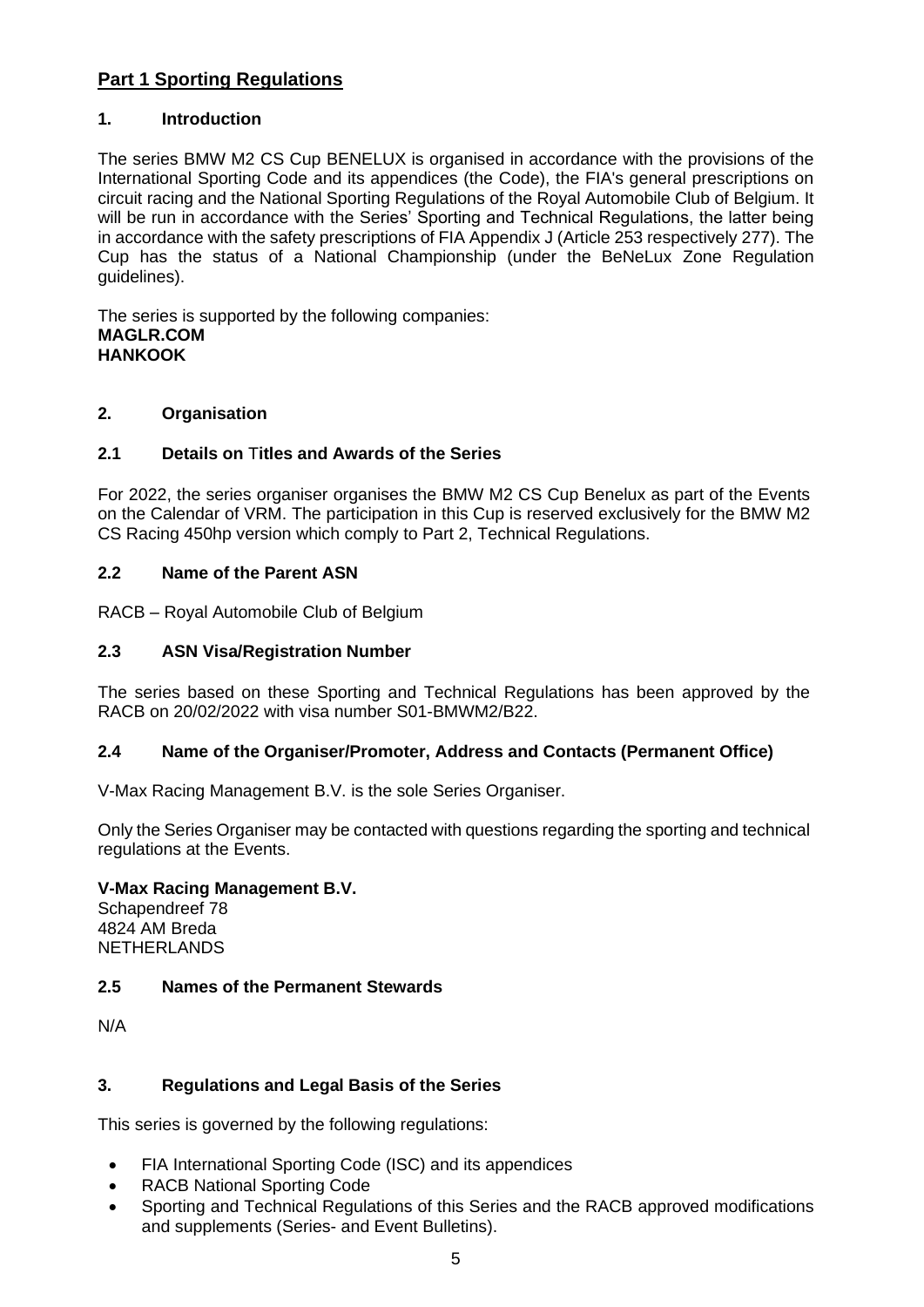- Supplementary Regulations including modifications and supplements (Bulletins).
- Benelux Zone Reglement.

Changes to the regulations are, in accordance with the RACB, also possible during the season. Each change to the regulation must be approved by the RACB and the participants will be informed in writing via Series- and/or Event bulletins.

Anything not explicitly permitted in these regulations is prohibited regarding the BMW M2 CS Cup Benelux. Furthermore, the Series Organiser refers to the Supplementary Regulations of the relevant organiser. These general regulations take precedence over the Supplementary Regulations of the organiser if the Supplementary Regulations of the organiser are in contradiction with these regulations.

These general regulations, combined with the Supplementary Regulations of the organiser, are valid for all Events without exception. Meaning everything that is permitted for this Cup class in the relevant Supplementary Regulations of the organiser and that is not in contradiction with these general regulations is permitted.

Here, the hosting and organisation of the Event (free practices, qualification and races) is the sole responsibility of the organiser, meaning that all participation requirements and obligations of the organiser with regard to this cup class must be complied with.

If one of the provisions above is to become void, this does not affect the effectiveness of the remaining provisions and agreements.

For questions that arise because of these general regulations, contact the Series Organiser.

#### **3.1 Official Language**

The official language for these regulations is English. Only the English and RACB approved text of these regulations will be binding.

#### **3.2 Responsibility, Modification of the Regulations, Cancellation of the Event**

- (1) The participants (Entrants, Drivers, passengers, vehicle proprietors and registered keepers) take part in the Event at their own risks. They carry the exclusive responsibility under civil and criminal law for all the damages caused by them or the Car used by them as far as no exclusion of liability has been concluded.
- (2) Modifications to these regulations may in principle be carried out only by the relevant authorities. After the beginning of the Event, modifications should be carried out only by the Stewards of the Event by means of bulletins, but only in case of necessity for safety reasons and/or reasons of force majeure, or by order of the authorities, or concerning the details given in the regulations about the length of the track, the duration of the races, the number of laps and the officials and marshals, or in case of an obvious mistake in the regulations.
- (3) The series organiser and the Event promoter reserve the right to cancel or postpone the Event or individual races for the aforementioned reasons, subject to the agreement of the respective ASN and the FIA, if it affects the calendar. Compensation or claims for performance are excluded in this case.

#### **4. Entries**

#### **4.1 Entry Fees for the Season and per Event**

The registration fee for the Championship with six (6) Events according to the Calendar is set at € 12.500,- ex VAT. Entry Fee official test day € 500,- ex VAT.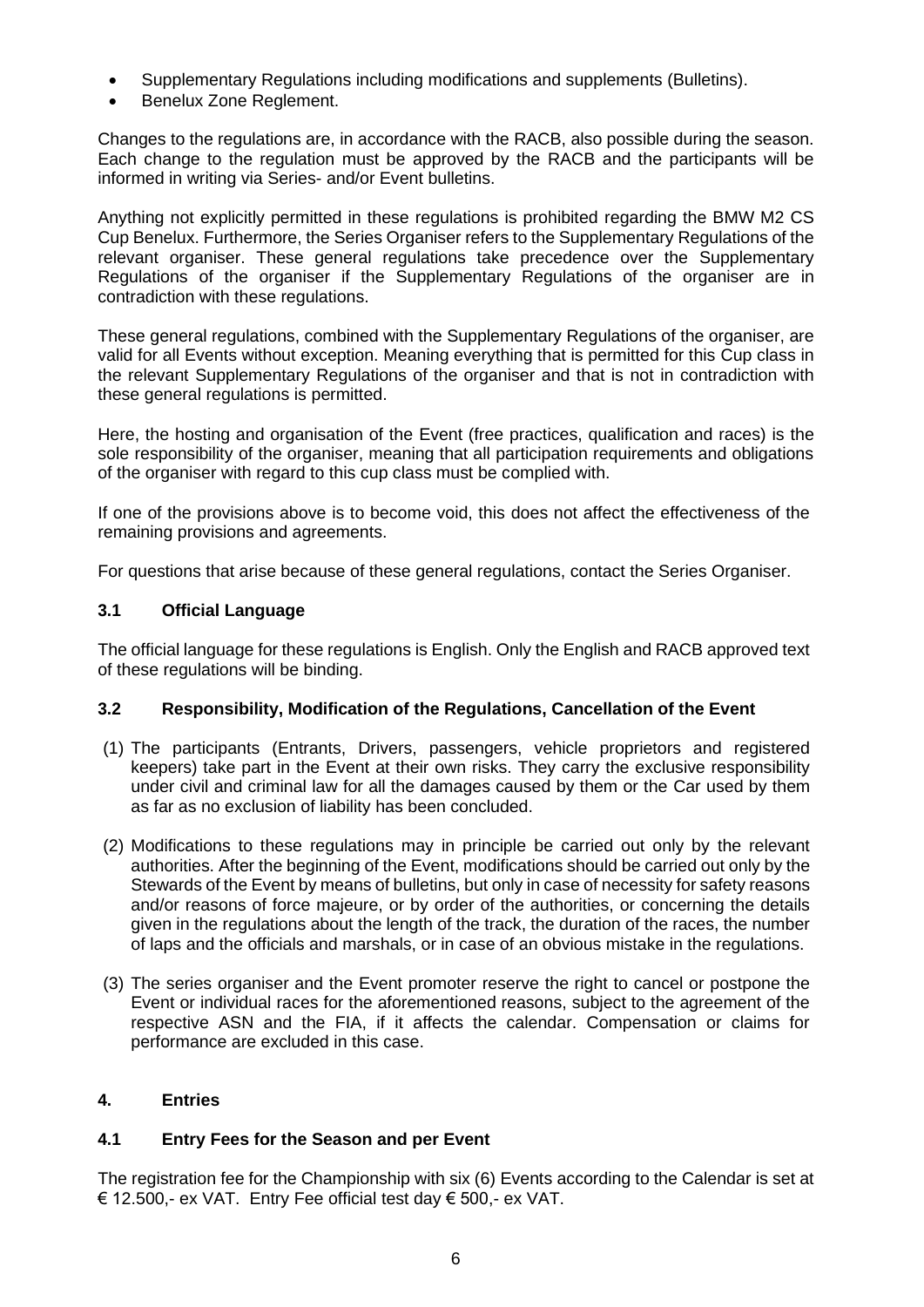# **4.2 Competition Numbers**

The participants will get competition numbers for the entire season, assigned by the organiser.

#### **5. Licences**

#### **5.1 Required Grade of Licence**

#### **a) Drivers**

Drivers holding a valid, for the year 2022, National Entrant's – Driver's licence, issued by the RACB or by another ASN affiliated to the FIA.

#### **b) Entrant**

Entrants wishing to register the Driver must be in possession of an National or a higher licence issued by the RACB or by another ASN affiliated to the FIA and valid for the year 2022.

#### **c) Guest Driver**

N/A

#### **d) Age Regulations**

☒ In accordance with the valid RACB Licence Regulations.

#### **5.2 Conditions for Entrants Outside Their National Territory**

For Events with the status "National Event with Foreign Participation" (NEAFP) participants with an RACB licence as well as a licence of another FIA connected ASN are allowed to participate and get points.

Foreign Competitors / Drivers must present the approval of their own ASN. This permission must be submitted by the Competitor/Driver at administrative checks in English language.

#### **6. Liability Exclusion and Disclaimer**

#### **6.1 Organiser's Insurance**

In accordance with RACB National Sporting Code.

#### **6.2 Declaration by the Entrant, Driver and Passenger (=Participant) on the Exclusion of Liability, Disclaimer of the Vehicle Owner**

According to RACB National Sporting Code.

Participants irrevocably renounce the right to claim for damages in connection with the Events, against the V-Max Racing Management B.V., its bodies, employees, and agents.

# **7. Events**

# **7.1 Calendar of Series Events**

See Official Website.

#### **7.2 Maximum Number of Cars Authorised**

The maximum number of permitted Cars is defined in the Tracks circuit licence and listed in the Supplementary Regulations for the individual Events.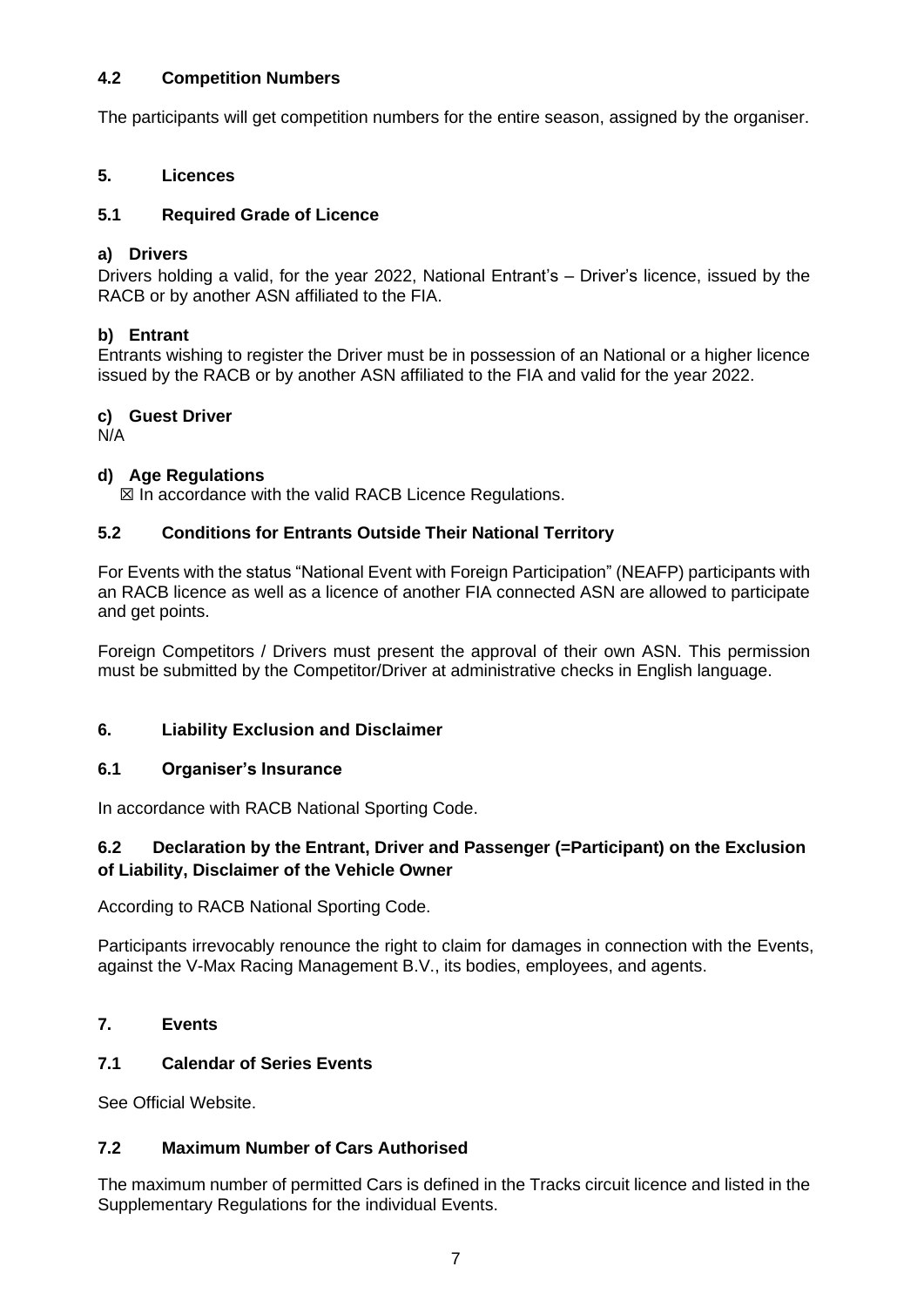# **7.3 Running of the Events**

# **a) Practice**

At least two timed practice sessions are scheduled for each Event (for details, see the Supplementary Regulations for each Event).

# **b) Qualification**

At least one session is scheduled for each Event (for details, see the Supplementary Regulations for each Events). Each Car must complete at least two (2) timed practice laps. Failure to provide evidence of this may result in the Car not being allowed to take part in the race. The Clerk of the Course / Race Director decides about exceptions on the basis of a written application from the Entrant / Driver.

# **c) Starting Modes**

The races will be started as follows:

 $\boxtimes$  Rolling start (Indianapolis start)

# **d) Classification Races**

The races will run over a distance of one hour.

# **8. Classification**

# **8.1 Points Table**

The 2022 BMW M2 CS CUP BENELUX comprises a total of 6 classification Events (twelve races).

It is possible to take part as single Driver or as a team of two or three Drivers. A team may consist of three participants at most. It is a condition that each of these participants drive at least four (4) races for the team.

To be classified in the Cup classification at an Events and therefore receive points for the team and/or Drivers' standings, one must have completed 75% of the required race distance in accordance with the Supplementary Regulations. Should the race distance be reduced, for whatever reason, the points awarded will be as in a race over the normal distance.

# **8.2 Equal Points**

If more than one Driver or team has the same number of points as their final score, the larger number of first places then second places and further places of all races held will decide the ranking.

# **8.3 Official Classification Table and Entry List**

The official classification table can be found at http://www.vrm-m2cup.nl.

# **8.4 Points Table for "Drivers" and "Trophy" Classification.**

The following points will be awarded equally to all Drivers (pairings) of a Car who start the relevant Events in this Car for the purpose of this classification.

| Position:       | Points: |
|-----------------|---------|
| 1st             | 23      |
| 2 <sub>nd</sub> | 20      |
| 3 <sup>rd</sup> |         |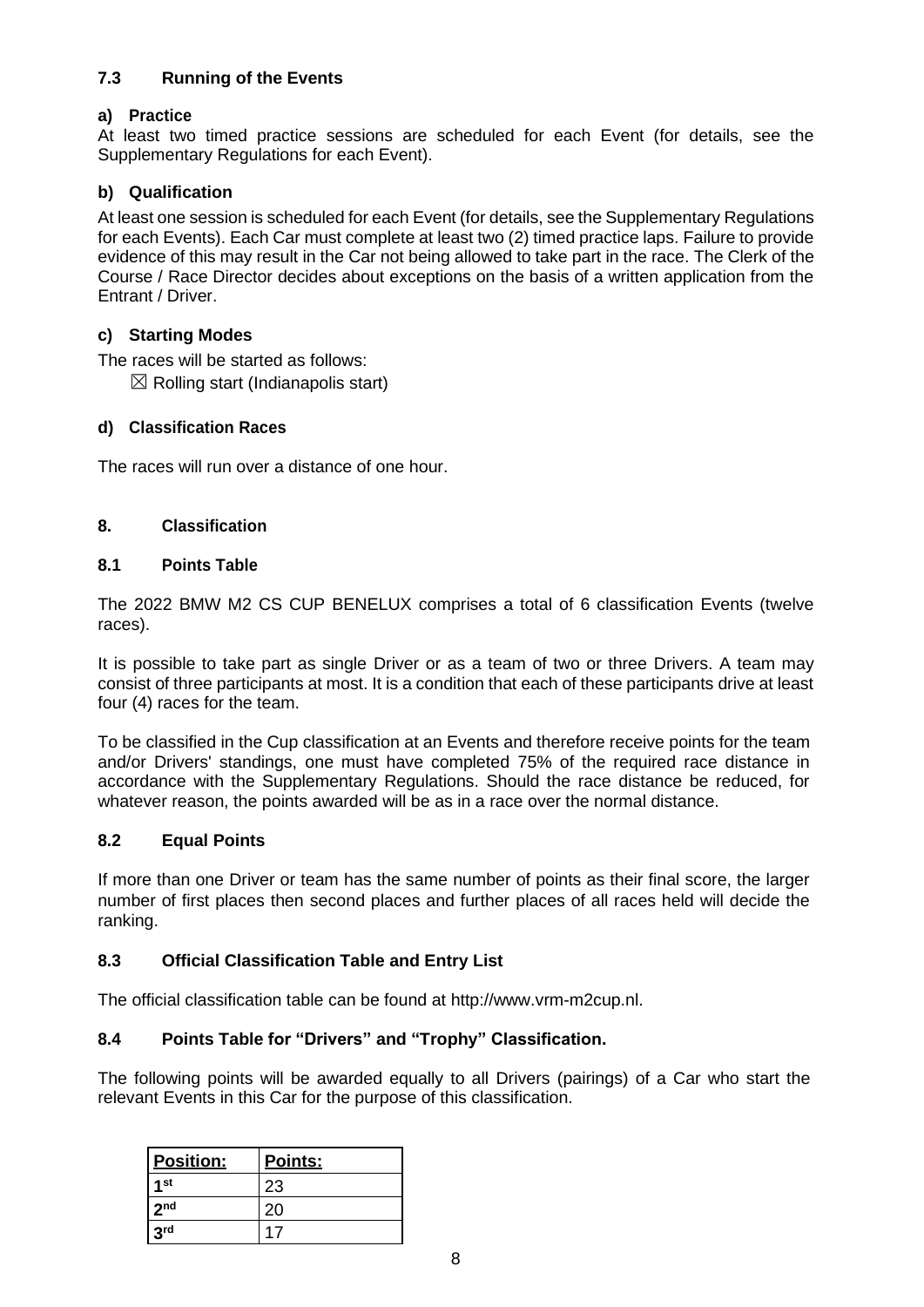| 4 <sup>th</sup>     | 15 |
|---------------------|----|
| 5 <sup>th</sup>     | 13 |
| 6 <sup>th</sup>     | 11 |
| $\overline{7^{th}}$ | 9  |
| 8 <sup>th</sup>     |    |
| $\frac{1}{9}$ th    | 5  |
| 10 <sup>th</sup>    | 3  |
| 11 <sup>th</sup>    |    |

For each race, an overall race result and a ranking per class will be drawn up. If two or three Drivers are participating in the same Car as a registered team, all receive points corresponding to the result achieved. There is one point for pole position (1 point) for the first race. The fastest time in qualification is for the pole position of race 1, the second fastest time in qualification is for the pole position for the second race.

#### **9. Private Practice and Testing**

There are no limitations outside the official Events for private practices and testing.

#### **10. Administrative Checks**

VRM, in accordance with the RACB, is responsible for performing the administrative checks and reporting this to the organiser.

The following documents must be presented by the Driver / Entrant:

- $\boxtimes$  Entry confirmation
- $\boxtimes$  Entrant's/Driver's licence
- $\boxtimes$  Driver's licence
- $\boxtimes$  authorisation to take part in Events abroad

#### **10.1 Administrative Checks Schedule**

See relevant Supplementary Regulations for the Event or official notice board.

#### **10.2 Drivers' Meeting / Briefing**

See relevant Supplementary Regulations for the Events or official notice board.

Attendance over the complete duration of the Drivers Briefing is mandatory for all Drivers and they must confirm their attendance by personal signature in the list of attendees.

Any non-attendance or failure to be present throughout the complete duration will automatically result in a fine of 150 Euro inflicted by the Stewards of the Event.

#### **11. Scrutineering / Technical Checks**

The organiser is responsible for performing technical scrutineering. The Drivers or their representatives must present their race Car and the compulsory Driver's safety equipment at the scrutineering. The Car must be presented in the configuration as it will be used in the competition (incl. start numbers), and it must comply with the applicable technical regulations of the relevant organiser. Furthermore, the individual Event regulations are applicable.

Presenting a vehicle for scrutineering is deemed to be the participants' implicit confirmation that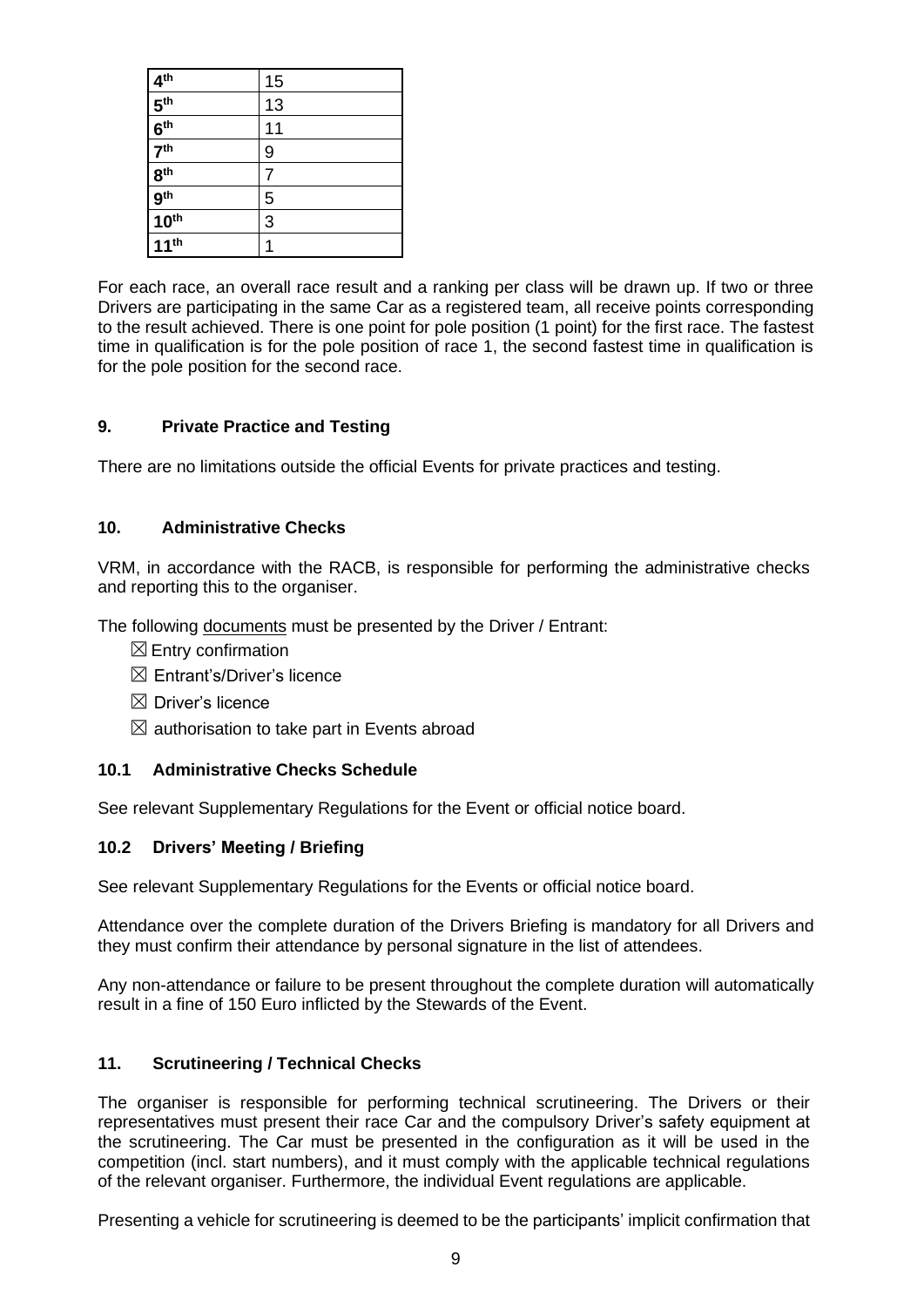the vehicle in question conforms to all points of this regulation and the relevant organiser's Supplementary Regulations.

The following vehicle documents must be presented:

 $\boxtimes$  Technical passport

Technical checks can be ordered at any time in agreement with the Stewards of the Event. See Part 2 of this regulation.

The scrutineer may check the complete vehicle during the inspection. During the Event, the scrutineer, in agreement with the Stewards of the Event, may check any vehicle or vehicle parts, irrespective of its position. Each Entrant is obliged to dismantle their vehicle for a technical inspection at their own cost if asked to do so by the scrutineer, and then to reassemble it.

The scrutineer can compare individual parts with those in the sample kit to decide whether a part of a participant's vehicle that was dismantled for inspection is permitted or not. Sample kits are provided upon request by the series organiser.

The series organiser can inspect Cars at any time. If necessary, in agreement with the scrutineer, vehicle parts or the whole vehicle can be seized by the series organiser to facilitate detailed inspections. If any manipulation is determined, all related costs incurred are to be paid by the Entrant. If the vehicle conforms to these regulations, the series organiser covers the costs.

#### **11.1 Repair, Sealing and Marking of Vehicle Parts by BMW Motorsport**

See Part 2 Art 2.2.1.a

#### **11.2 Schedule Scrutineering / Technical Checks**

See corresponding Supplementary Regulations or official notice board.

The exact scrutineering times and place will be published in the entry confirmation.

#### **12. Races**

#### **12.1 Usage of Wet Tyres**

The number of wet tyres is not restricted. During the Events, the participants must adhere to the tyre regulations stipulated in Part 2, Art. 2.7.

#### **12.2 Maximum Number of Persons working on a Car**

The maximum number of Persons working on the Car during races (pitstops) is limited to four  $(4).$ 

#### **12.3 Pit Stop Safety and Competitor's Responsibility when Starting from the Pit Area**

See corresponding Supplementary Regulations.

#### **12.4 Driver's mandatory pitstop in a race**

During the race there is at least one mandatory pit stop of 75 seconds for possible Driver's change. During this pit stop working on the Car is permitted, there is a limitation of four (4) people working on the Car.

The time for entering and exiting the pit lane will be added to the time for this pit stop. The total time will be checked electronically using the loops at the pit lane entrance and pitlane exit. The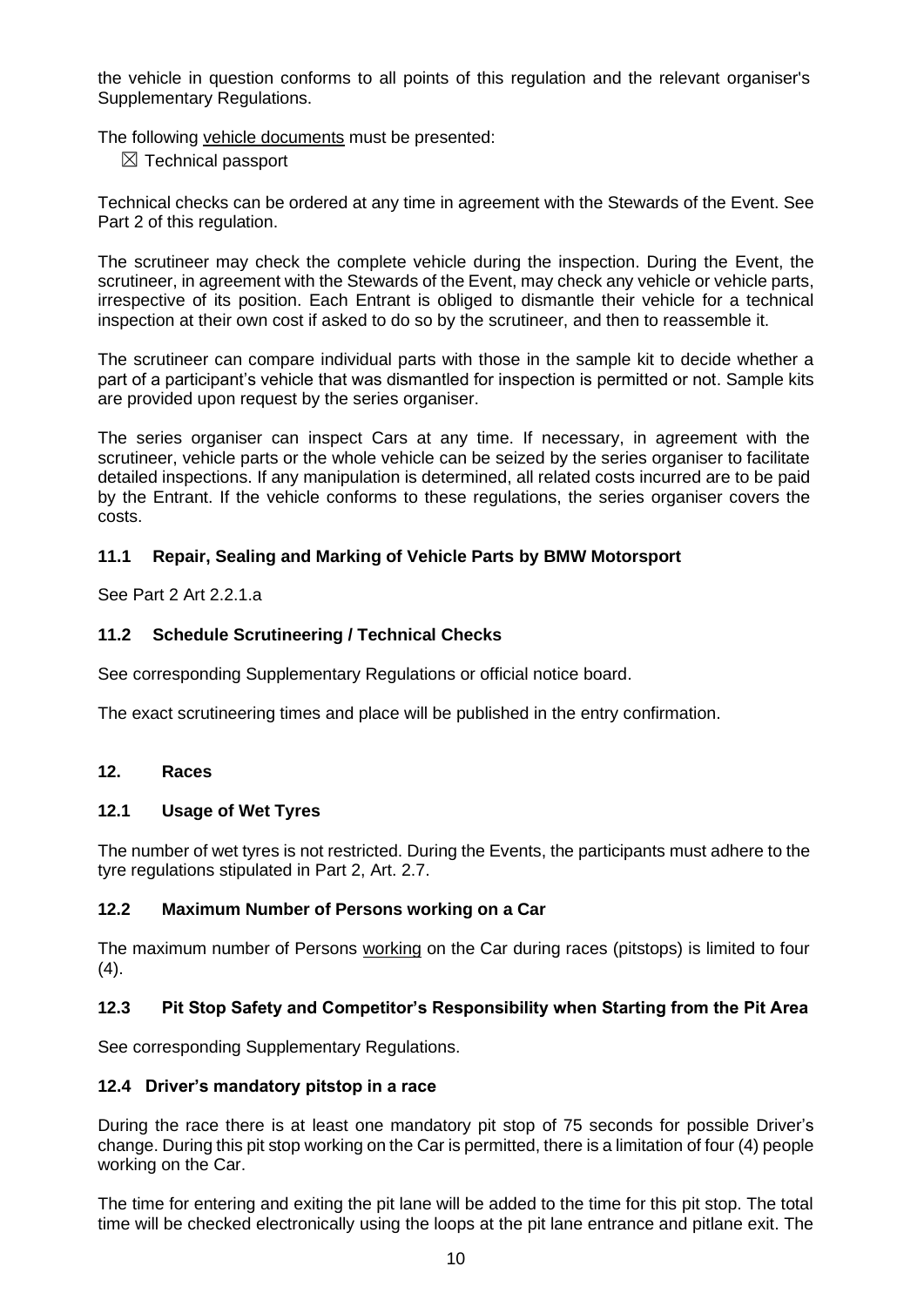total time will be announced for each Event through an Event bulletin. A Car therefore does not have to be stationary for exactly 75 seconds but needs to be between the loops for the minimum time.

When entering and exiting the pit lane the maximum permissible speed, as stated in the Supplementary Regulations and/or Driver's Briefing notes will be usually 60 km/h, should be always respected. If a participant is held up by someone driving away too slowly, the Race Director may impose a penalty for obstructing other participants. Under all circumstances, the Driver must be securely fastened in the safety belts.

During a Safety Car situation or FCY, entering the pit lane for the mandatory 60-second pit stop is permitted.

The time for the pitstop will be published in a Bulletin. The pitstop itself must commence between the  $25<sup>th</sup>$  and  $35<sup>th</sup>$  minute of the race.

#### **12.5 Refuelling during the pitstop**

Because of the limited size of the fuel tank (84 litres) and the length of the races, refuelling of a maximum of 20 litres during the pitstop is permitted under the following conditions:

20 litre steel jerry cans, with a fixed hose of max. 500 mm length measured from the tap with a self-closing ball valve, optionally provided with a vent valve approved by the TC and marked with a TV 2022 sticker.

The arriving Driver is allowed to get out of the Car before refueling, the second Driver must be in the Car with the doors closed before refueling.

Both the mechanic for the refuelling as the supervisor with a handheld fire extinguisher of 5 kg minimum must wear full protective clothing including, gloves, balaclava, and goggles. The personnel tasked with refuelling must be completely covered by fireproof clothing including a balaclava and gloves. A drip tray as well as a mat must be used during refuelling.

The 'lollypop man' needs to stand next to the Car during refuelling. The Driver change, and all other activities are permitted only before or after refuelling. During refuelling, all doors and windows must remain closed. If wheels have to be changed the engine *must* be switched off.

Any breach of these provisions relating to refuelling will entail penalties at the discretion of the Clerk of the Course or Race Director or Stewards of the Event up to the disqualification of the Car and Driver(s) concerned from the Event.

#### **12.6 Engines during the pitstop**

During the pit stop, engines may continue to run to prevent cooling problems if no tyres are changed or any other mechanical interventions are done.

#### **12.7 Penalties for not following pitstop procedure**

- If the Car is not between the measuring loops for the required number of seconds: drive through, time penalty or one penalty lap.
- If the pit stop is made too early or too late: drive through, time penalty or one penalty lap.
- If the pit stop is not made at all: five penalty laps.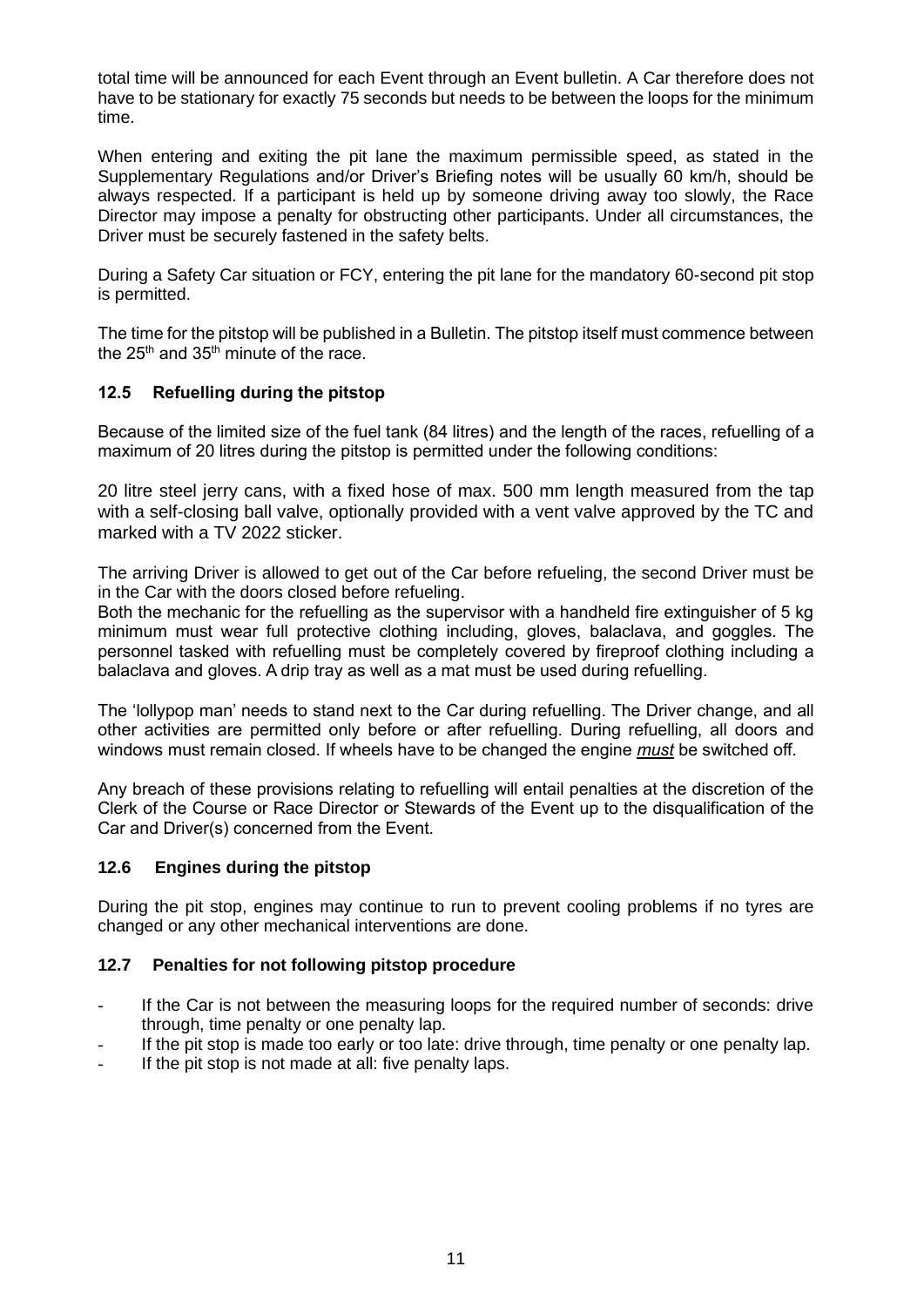### **13. Title and Trophies**

# **13.1 Title Overall Winner**

### **The title:**

#### **Champions BMW M2 CS Cup Benelux 2022**

will be awarded to the Driver or Driver pairing that has scored the highest number of points after all of the classification Events in the BMW M2 Cup.

The "Champion BMW M2 CS Cup Benelux 2022" and potential Car owner promise to provide the winning Car at the request of BMW M free of charge to be exhibited at one Event located in Germany (e.g. "Essen Motor Show 2022" exhibition).

#### **The title:**

# **Trophy Champion BMW M2 CS Cup Benelux 2022**

will be awarded to the Trophy Driver or Trophy Driver pairing that has scored the highest number of points after all of the classification Events in the BMW M2 Cup.

# **13.2 Trophies**

#### **(1) Classification**

#### **(a) Driver's Classification**

The top three Overall Driver pairings will receive trophies at the awards ceremony after each race. Each Driver pairing will receive a trophy. The awards ceremony will take place in accordance with organiser's regulations.

# **(b) Trophy Classification**

Furthermore, the top three Trophy Driver pairings at the end of each race receive a trophy at the award ceremony.

#### **(2) Annual Trophies**

#### **(a) Annual Drivers' Classification**

The top three overall Drivers or team pairings will each receive a trophy at the annual award ceremony. He or she also receives the title:

#### **Champions BMW M2 CS Cup Benelux 2022**

#### **(b) Annual Trophy Classification**

Drivers aged 45 or above in the year in question are classed as Trophy Driver. As such, Drivers which have reached the age of 45 before the start of the season on the  $8<sup>th</sup>$  of April may be classed as Trophy Driver for the first time in the 2022 season. The best-placed Trophy Driver in the Drivers' classification at the end of the season, after all the races and discards, receives a trophy at the annual award ceremony. He or she also receives the title:

# **Trophy Champion BMW M2 CS Cup Benelux 2022**

#### **13.3 Disqualification from the BMW M2 CS Cup Benelux, Disqualification from Classification, Withdrawal of Prizes.**

If the Supplementary Regulations, Sporting Regulations, Technical Regulations, special provisions are violated, or in the Event of unsporting behaviour, particularly unsporting driving, depending on the severity of the offence, the Stewards of the Event may disqualify the offender from classification in the Event in question, or the ASN may disqualify the offender from the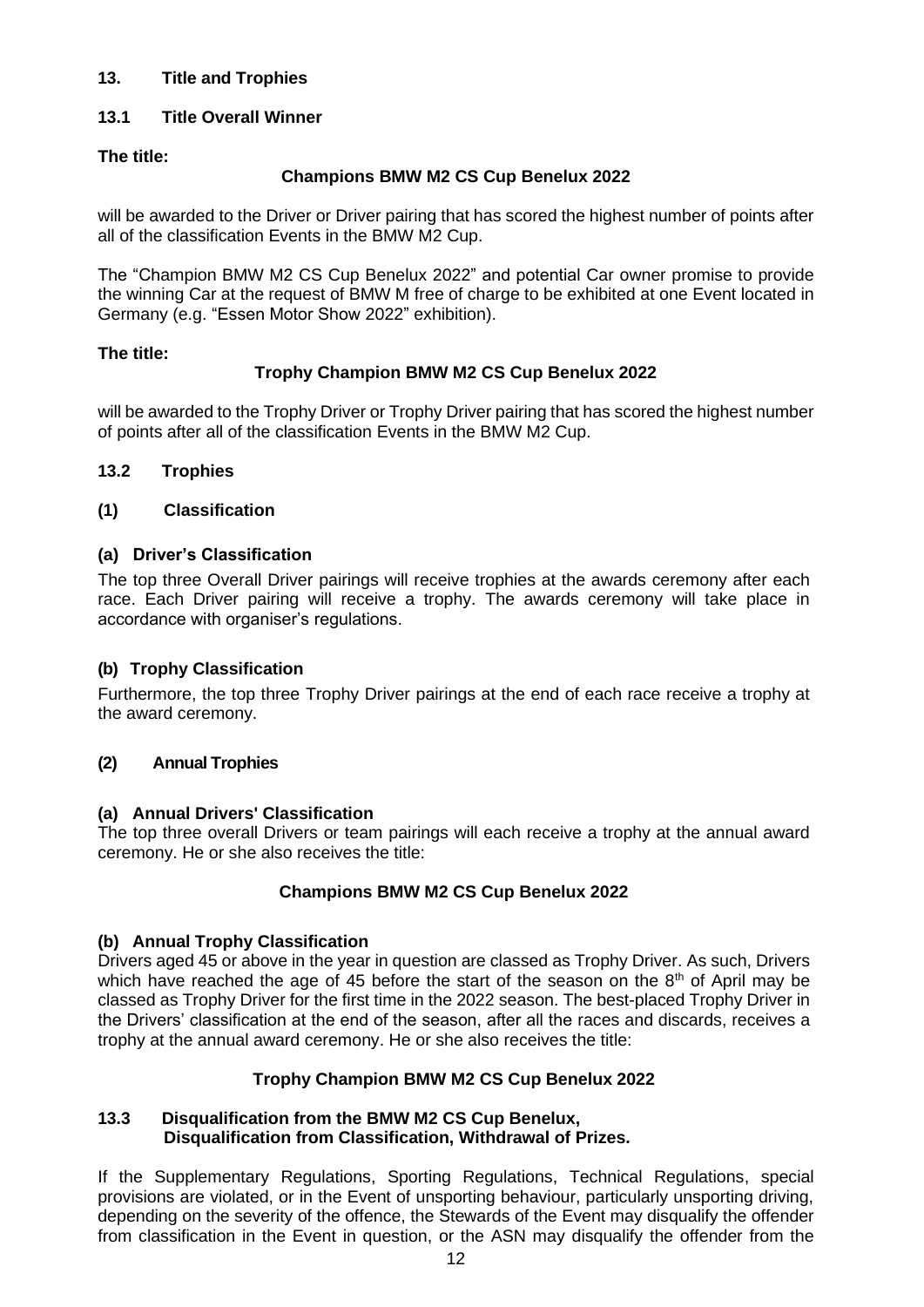BMW M2 CS Cup Benelux altogether.

#### **13.4 Awards Ceremony**

After each racing Event an awards ceremony will take place. The award ceremony forms part of the Event. The top three Drivers (pairings) and the three Trophy pairing will be honoured by the organiser. Participation is mandatory. Absence will be penalised through withholding the trophy. Special dispensation may be granted upon a written request to the series' organiser.

The awards ceremony for the season in the BMW M2 Cup will take place as part of the annual VRM Series award ceremony at the end of the year. The top three Driver (pairings) and the best Trophy Driver will be honoured. These will be informed in writing in advance by VRM. The participation is mandatory.

Absence will be penalised through withholding the trophy. Special dispensation may be granted upon a written request to the series' organiser.

#### **14. Protests and Appeals**

The FIA International Sporting Code and the RACB National Sporting Code are applicable, as are the FIA Judicial and Disciplinary Rules.

| Protest deposit – payable to the RACB:  | EUR 500.00   |
|-----------------------------------------|--------------|
| Appeal deposit – payable to the RACB:   | EUR 2,000.00 |
| Appeal to the FIA – payable to the FIA: | EUR 6,000.00 |

(Protest and appeal deposits are exempt from VAT)

#### **15. Rejection of Legal Action and Exclusion of Liability**

(1) The jurisdiction of a court is excluded for decisions made by the FIA, the RACB, their jurisdictions, the Stewards of the Event, the Series Organiser or the organiser as judge. (2) No claim for compensation of any kind whatsoever may be derived from actions and decisions made by the RACB or its jurisdiction, or by RACB representatives or the Series Organiser, except in the case of a damage caused on purpose or by gross negligence.

#### **16. TV Rights / Advertising and Television Rights**

Irrespective of §3, the corresponding Supplementary Regulations have priority here.

If the organiser has not included any regulations, or no complete regulations regarding this matter in the Supplementary Regulations, the following applies:

The series' organiser or third-party acting with their consent have the right to use images, texts, reports and race results regarding the VRM BMW M2 Cup, or to reproduce these in changed or unchanged form without restriction on space, time, or content and without additional payment, for the purpose of internal and external corporate communications, including advertising purposes. The Entrant grants the series organiser this right of use and guarantees that the Driver, co-Driver and (if different) the owner of the vehicle used, as well as all other persons involved grant the same rights. The series' organiser holds all image rights, including the images used in television broadcasts of the VRM BMW M2 Cup. All television rights for the VRM BMW M2 Cup, including terrestrial broadcast as well as cable and satellite television broadcast, all video rights and all rights regarding the use of all electronic media, including the internet, are held by the series' organizer.

Any kind of recording, broadcast, repetition, or reproduction for commercial purposes without the written consent of the series' organiser is prohibited.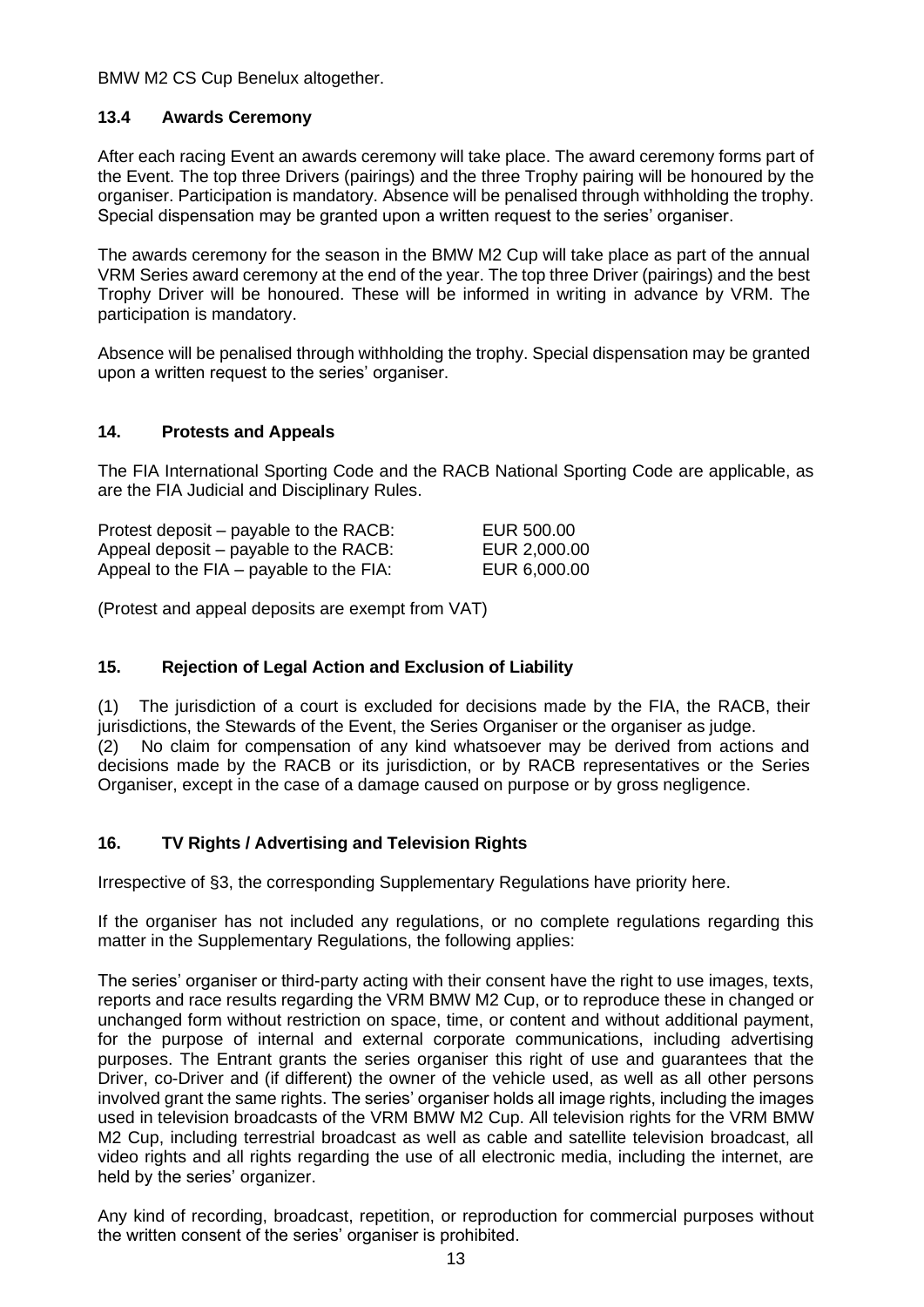It is permitted to install a "AIM Smarty Cam, connected to the AIM Datalogger. Additionally, the installation of a Go-Pro cam for TV footage by the team or the organisation is permitted. The scrutineers will check effective safe mounting of the camera's.

Furthermore, reference is made in Part 2, Art. 2.13 and 2.14 of these regulations.

# **17. Specific Regulations**

There are no additional Specific Series Regulations.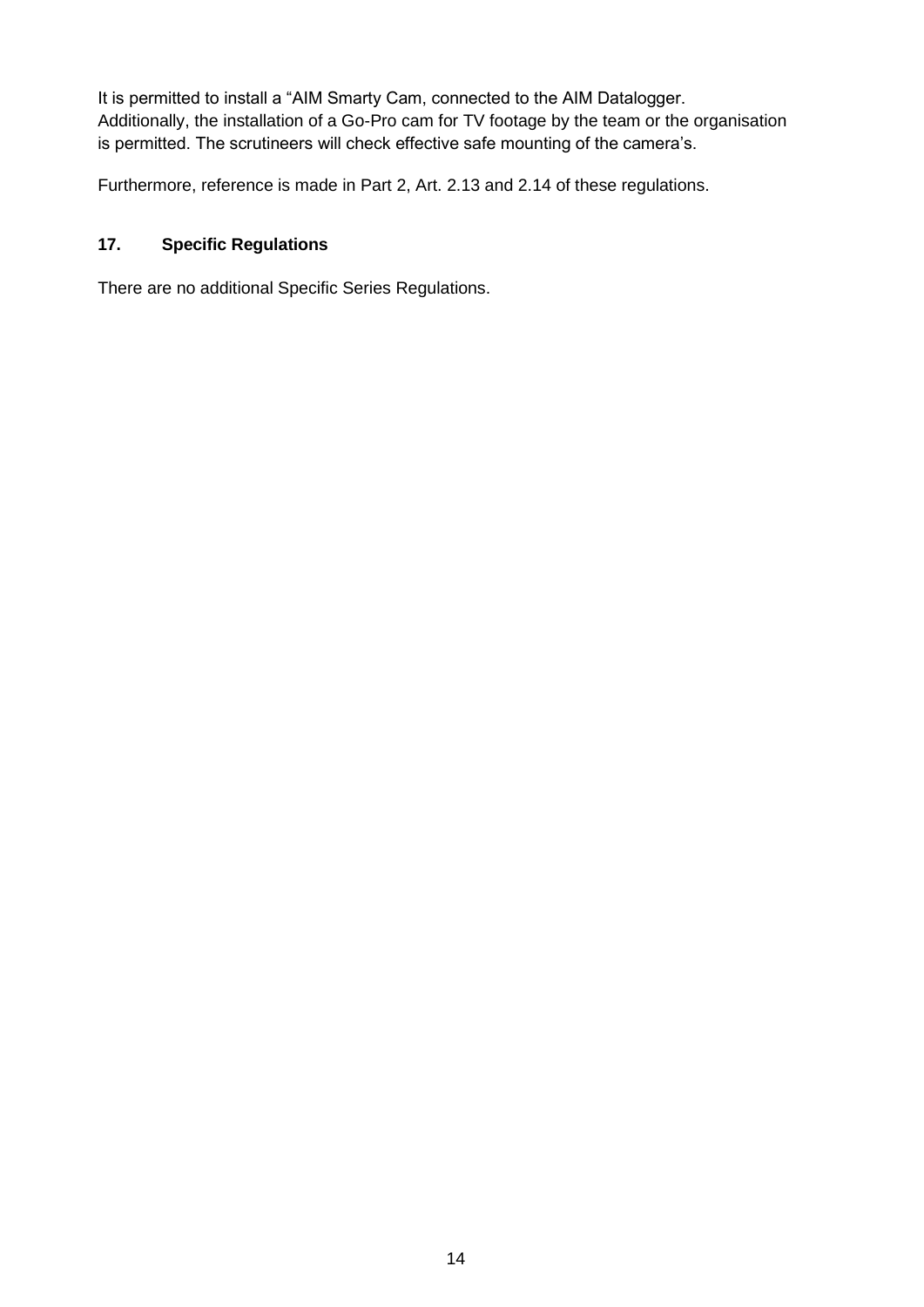# **Part 2 Technical Regulations**

#### **1. Technical Series Regulations**

#### **1.1 Summary of the Eligible Groups / Classes**

One class: The only eligible vehicle is the BMW M2 CS Racing and its existing versions produced specifically for this purpose. Eligible to participate are the following:

- 450hp version as supplied by BMW Motorsport
- 360hp version as supplied by BMW Motorsport with the fully installed upgrade kit. The ballast box may be removed as long as the minimum weight is respected.

Here the basis is the BMW M2 CS (F87) from the Series production.

In the VRM BMW M2 Cup only vehicles which comply to the technical specifications can be used. Also refer to Part 2, Art. 1.5.

#### **1.2 References for the Technical Regulations**

- ☒ RACB National Sporting Code
- $\boxtimes$  The most recent version of the parts catalogue for the BMW M2 CS Racing
- $\boxtimes$  The most recent version of the user manual for the BMW M2 CS Racing
- $\boxtimes$  Supplementary Regulations, part I of this regulation including all attachments

These references can be referred to in these Technical Regulations but cannot be used as individual or independent technical regulations. These Technical Regulations (Part 2) will always prevail over a parts catalogue or user manual.

Furthermore, the rules also apply for the administrative checks and scrutineering / technical checks outlined in Art. 10 and 11 of Part 1 of these regulations.

#### **1.3 General / Preamble**

#### **Everything not explicitly allowed by these Technical regulations is prohibited. Permitted modifications must not result in unauthorised modifications or infringements of the regulations.**

The aim and purpose of these regulations is to enable every participant to be competitive in the class without investing in modifying or further developing the vehicle.

The parts catalogue for the BMW M2 CS Racing fundamentally defines the race car. Deviations from this catalogue must be approved by these Technical Regulations or they are deemed to be inadmissible.

#### **1.4 Driver's Equipment**

The wearing of overalls homologated to the FIA 8856-2000 or 8856-2018 standard as well as underwear (with long sleeves and legs), balaclava, socks, shoes, and gloves in compliance with the FIA prescriptions is compulsory.

Furthermore, a helmet must be worn in compliance with the FIA regulations (Appendix L of the ISC).

In addition, the use of the FIA-head restraint (e.g. HANS<sup>®</sup>) is compulsory.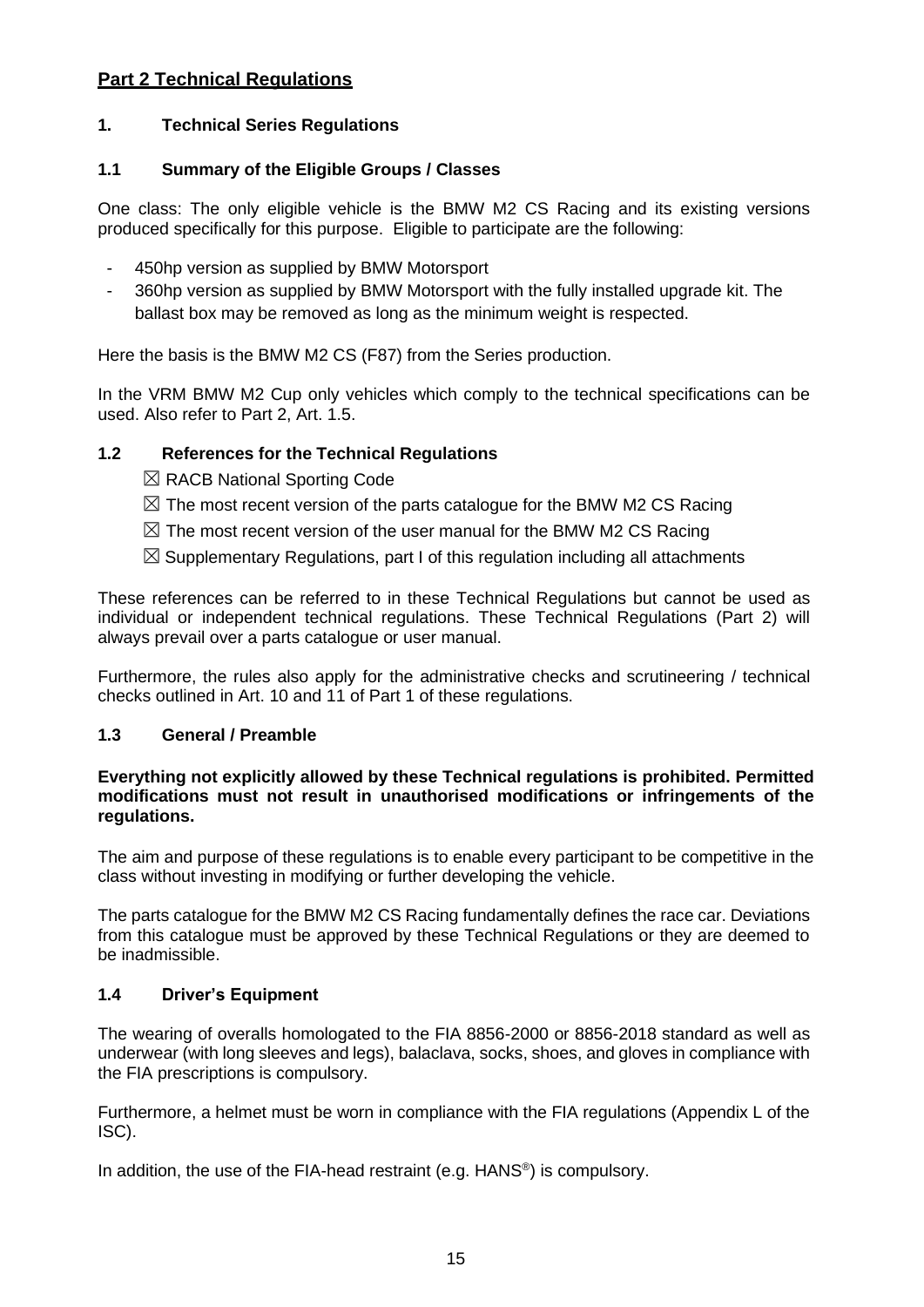# **1.5 General Regulations, Permitted Modifications and Installations**

The BMW M2 CS Racing Car must conform with these regulations throughout the entire Event.

The participant / entrant is responsible for making sure that the vehicle is used only in a state that is flawless from a technical perspective and that the RACB safety regulations are always adhered.

Changes to the parts catalogue and therewith the vehicle specification made by BMW AG are confined to safety improvement or costs reduction. Additionally, it may be necessary to make updates based on changes to the parts catalogue of the base vehicle.

All installations performed by the Entrant / participant may only fulfil the intended function. The scrutineer will decide whether this is the case.

Work necessary for the normal servicing of the vehicle, or the replacements of wearing or damaged parts caused by an accident may be carried out.

Modifications and installations are only allowed according to the following specifications. Any part worn through use or accident may only be replaced by an original part identical to the damaged one.

Throughout the Car, the attachment standard parts, such as nuts, bolts, washers, lock washers, spring washer, splint pins may be replaced with comparable standard parts to the original shape and strength. With regard to screw threads, thread type, size and pitch (e.g. M 8 x 1.25) must be retained. Screw threads may be strengthened by Heli-Coil.

#### **1.5.1 Ground Clearance**

The ground clearance is measured with an empty fuel tank and without a Driver. On the vehicle the measuring points are shown as follows on the surface:



Measuring point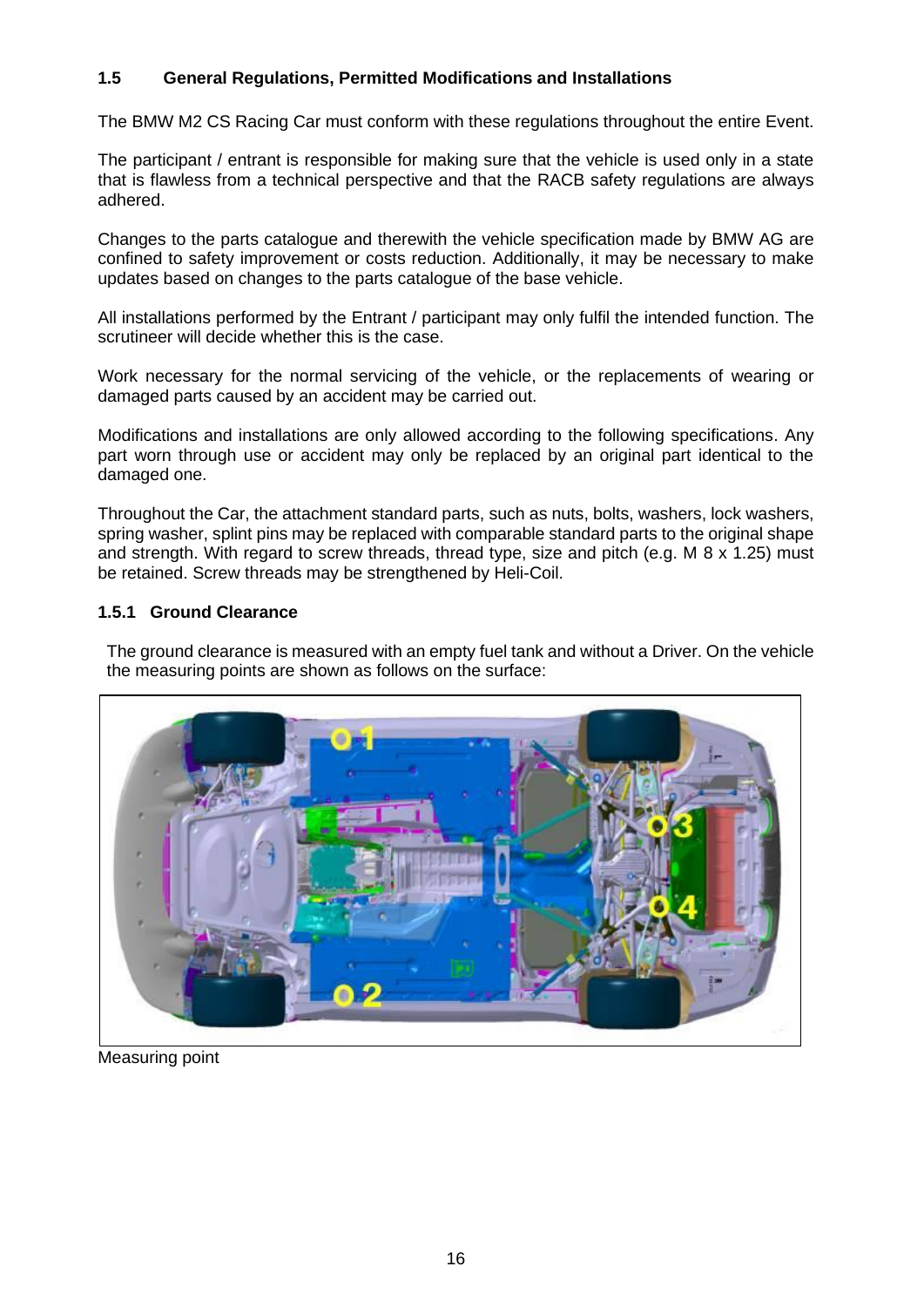





The ground clearance must measure a minimum of 130mm from the measuring points.

The organiser will define a reference area for measuring the ground clearance before the start of the Event.

The tyre pressure may be raised to the reference pressure (2.4 bar (front axle) FA; 2.3 bar (rear axle) RA) for measuring. The measuring of the ground clearance is done during the inspection of the mandatory fitted tyres.

#### **1.6 Minimum Vehicle Weights and Ballast**

Before the start of the Event, the organiser determines the scales for measuring the minimum vehicle weight.

The minimum weight of the vehicle including Driver in full gear is 1610 kg. During the Event the weight of the vehicle must always remain at least this minimum vehicle weight. The vehicle will be weighed with an empty fuel tank and with a Driver in full gear. In case of two Drivers the average weight will be calculated. Utilities may not be refilled.

If the vehicle was damaged during the competition, the weight of the parts lost in the process can be considered at the scrutineer's discretion.

It is permitted to add ballast to the vehicle to conform with the weight regulations. As outlined in the parts catalogue, this ballast must be composed of fixed, uniform blocks and be attached to the floor of the passenger compartment. The ballast weight will be sealed. The screw defined in the parts catalogue is to be used for this.

#### RACB Note:

The guidelines for vehicle weighing (including calibration or calibration of balances) needs to be respected by the Series Organiser. According to the guidelines, mobile scales must be inspected, at least annually, by the weighing machine manufacturer. In exceptional cases, a calibration / verification by a state calibration authority is permitted. The scale must be calibrated at least every 2 years by the manufacturer.

#### **1.7 Exhaust Prescriptions**

The vehicles must be equipped with the fitted catalytic converter in compliance with the RACB Regulations.

#### **1.8 Noise Regulations**

The maximum permitted noise limit is according to the limit per Event specified in the Supplementary Regulations.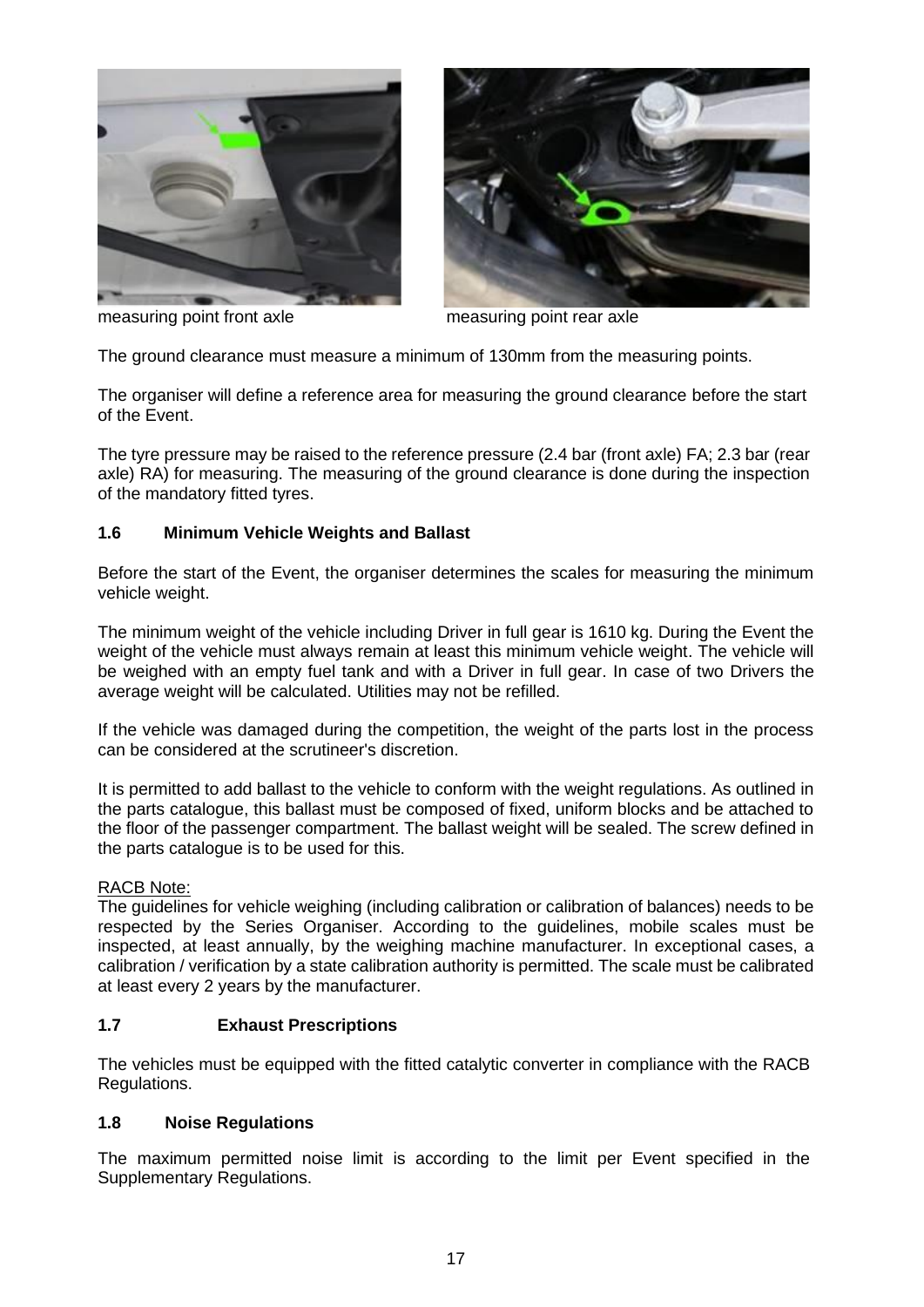### **1.9 Advertising Regulations and Start Numbers on the Vehicles**

The current FIA / RACB regulations for start numbers and for advertising on Drivers' equipment and vehicles must be adhered to.

NOTE: Deviations from the FIA / RACB regulations require a special approval from the RACB.

Taking the FIA / RACB regulations for start number and advertising on the vehicles into account, the following advertising is compulsory on the race Car. See Part 3 attachment 1 of these regulations.

The sticker regulations of VRM apply.

Areas not required by the series organiser, which are also not claimed by the organiser of the respective Event and are not marked on the drawing, may be used by the participants to display their own sponsors, providing the sponsors in question are not in competition with the series organiser in the field of the production and distribution of automobiles (including parts and accessories), as well as vehicle financing, leasing, and mobility services. The participant's sponsors must also not be in competition with the sponsors of the series organiser. Any exemptions from this must be requested in writing from the series organiser.

For the Driver's equipment the following special advertising regulations apply. The series organiser has the right to design and place advertising on any area of the Driver overall and vehicle. To which extend this right is used by the series organiser is defined in the attachment of these regulations. The drawings in the attachment are part of the regulations.

The participants commit themselves, to place the series organiser as well as the Event organisers' patch on the overall and to leave it there for the entire Event period. The patches will be determined regarding size, type, number, and position (see space for patches in attachment 1). To the patches of the series and Event organiser there must be a minimum distance of 10 mm to the team specific patches.

The advertising regulations are part of the regulations. The non-compliance of these guidelines may be penalised by the Stewards of the Event.

This is referenced to the attachment 1 of these regulations as well as to the series organiser's regulations.

#### **1.10 Safety Equipment**

The vehicles must have the following safety equipment. Unless stated otherwise, the article numbers refer to the current CSI Appendix J.

- $\boxtimes$  Lines and pumps in accordance with Art. 253.3.1 and 253.3.2, or Art. 259.6.2
- $\boxtimes$  Fuel cell ventilation in accordance with Art. 253.3.4
- $\boxtimes$  Double circuit braking system in accordance with Art. 253.4
- $\boxtimes$  Additional safety fastener in accordance with Art. 253.5
- $\boxtimes$  Safety belts in accordance with Art. 253.6, or Art. 259.14.2.1
- $\boxtimes$  Fire-extinguishing system in accordance with Art. 253.7.2
- $\boxtimes$  Safety cage in accordance with Art. 253.8
- $\boxtimes$  Rear view mirror in accordance with Art. 253.9
- $\boxtimes$  Towing-eye / device in accordance with Art. 253.10 and Art. 259.14.6
- $\boxtimes$  Safety foil on the windows in accordance with the KNAF prescriptions
- $\boxtimes$  Windshield made of laminated glass
- $\boxtimes$  Window nets in accordance with Art. 253.11
- $\boxtimes$  General circuit breaker in accordance with Art. 253.13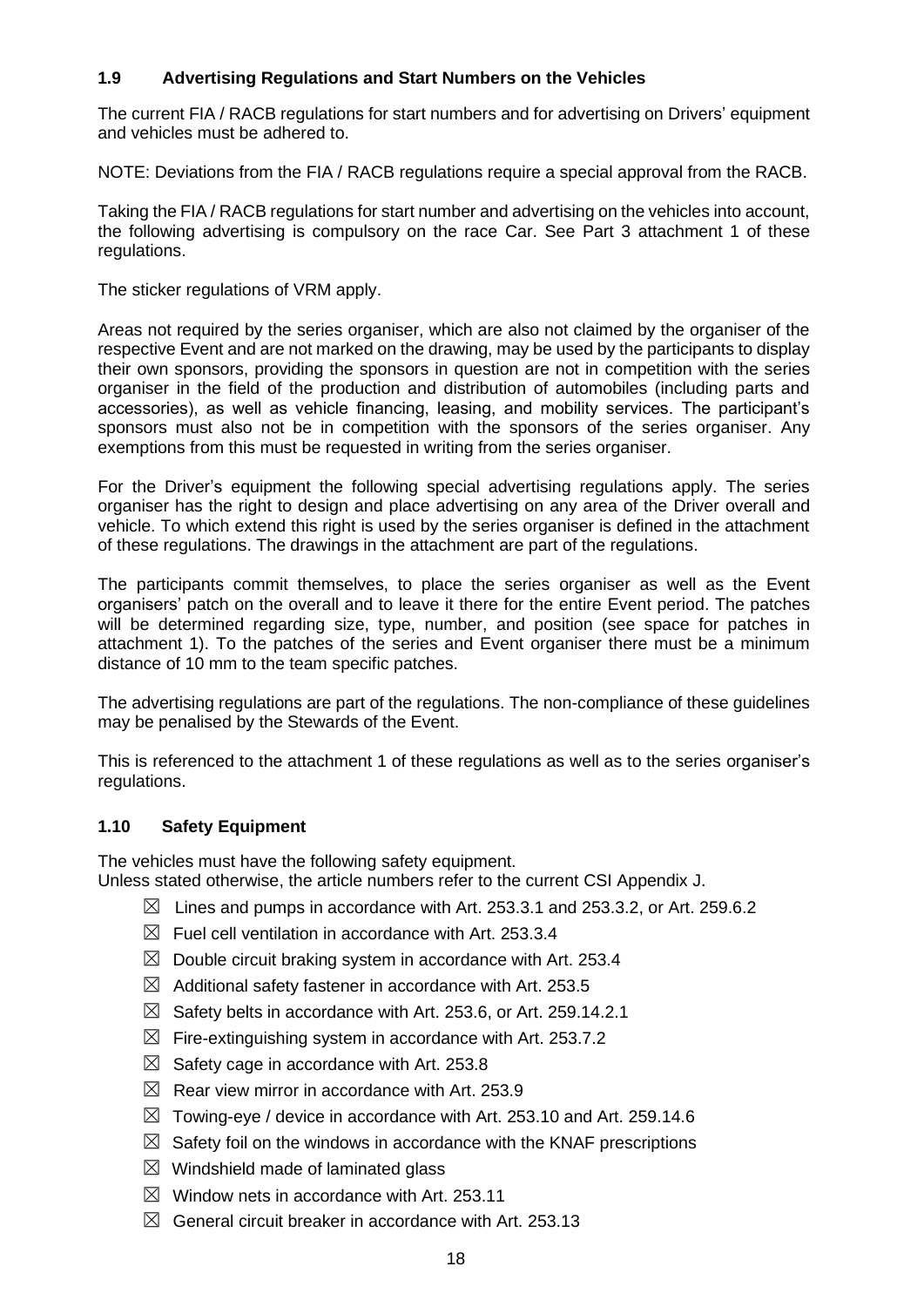- $\boxtimes$  Safety fuel tank in accordance with FIA standard FT3 / FT3-1999 Art. 253.14
- $\boxtimes$  FIA homologated non-return valve in the filler neck in accordance with Art. 253.14.2.1
- $\boxtimes$  Fireproof screen in accordance with Art. 253.15 and Art. 259.16.6
- $\boxtimes$  Seats and attachments in accordance with Art. 253.16
- $\boxtimes$  FIA homologated Driver seat in accordance with Art. 253.16
- $\boxtimes$  Prohibition of pressure control valves in accordance with Art. 253.17

# **1.11 Fuel and Standard Fuel**

The prescribed single fuel must be used supplied by the organiser VRM.

# **1.11.1 Fuel Check**

At any time during the Event the Stewards of the Event can order to extract fuel samples.

# **1.11.2 Refuelling, tank system and checks**

It is allowed to refuel during the races. See Part 1, Art 12.5.

# **1.12 Technical Definitions**

In addition to the definitions in accordance with this article and article 3.2 (Part 1) of these regulations, the "General regulations, definitions and clarifications to the Technical Regulations" as well as the definitions according to Art. 251 of the CSI Appendix J are applicable.

#### **2. Specific Technical Regulations**

#### **2.1 General**

In addition to the Technical Regulations according to Part 2, the following specific technical regulations are applicable.

Everything which is not explicitly allowed by these regulations is prohibited. **Permitted modifications must not result in any illegal modifications or infringements of the regulations.**

#### **2.2 Engine**

The engine will be sealed before the first Event. Any changes to the engine or its attachments are prohibited (see Part 1, Art 11).

# **2.2.1 Repairs, Sealing and Labelling vehicle part by VRM**

List of sealed and labelled parts:

- 2x Hologram on the DME control unit
- 1x Hologram on the pressure temperature intercooler
- 1x Hologram on the pressure temperature sensor induction pipe
- 1x Sealing of the valve cover / turbo charger front
- 1x Sealing of the valve cover / turbo charger rear

#### **2.2.1a Repair, Sealing and Marking of Vehicle Parts by BMW Motorsport**

Sealed parts (see below for a binding list) must not be opened by the participants themselves. If the seals have been manipulated, the affected component may no longer be used in official Events. In any case this will result in the Stewards of the Event and Series Organiser being notified and may result in disqualification from the classification for the Event.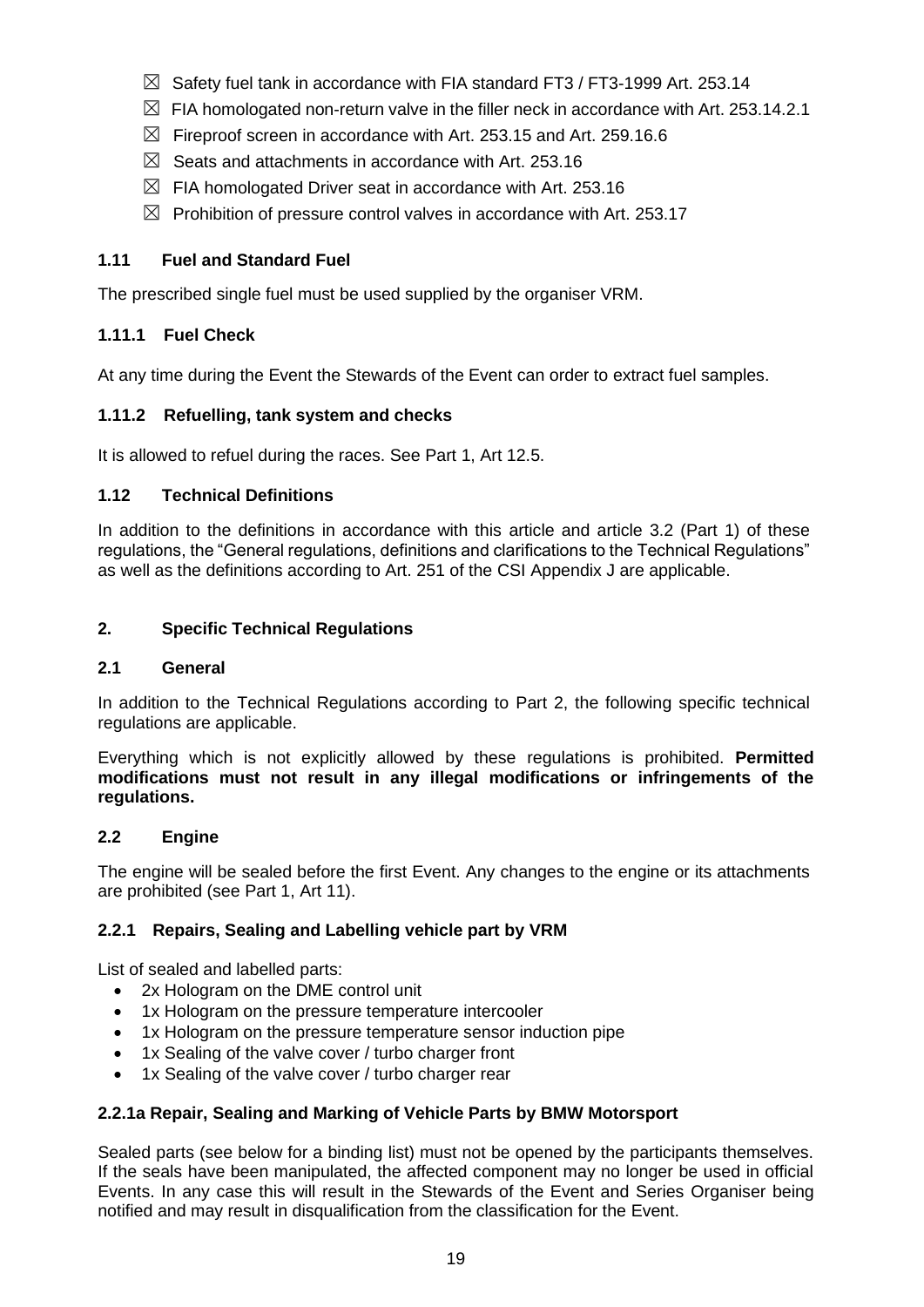If seals are damaged or missing, this must be reported to the responsible scrutineer immediately and in writing. The scrutineer is responsible for deciding whether the component in question can be resealed after inspection and therefore be used during Events.

List of sealed components:

- Engine (turbocharger, throttle valve, 2x cylinder head)
- Performance-relevant sensors (2x boost pressure sensor)
- Control units (engine / ABS)

Control units are usually labelled (e.g. hologram) and identified by a sequential number.

#### **2.2.2 Exhaust System**

The exhaust system outlined in the parts catalogue must be used.

#### **2.3 Transmission**

The gearbox and the differential will be delivered non-sealed. Any changes to the gearbox or differential are prohibited. Checks, revisions, or opening may only be carried out by VRM and the scrutineer.

#### **2.4 Braking System**

The entire braking system and its parts subject to wear are only to be obtained from by VRM appointed suppliers.

The braking system is different from the series vehicle and is defined by the parts catalogue. The driving aids (ABS, DSC and MDM) are tuned specifically for use on a racetrack and must not be changed by the entrant.

The vehicle version with 450PS must be operated with the provided braking system with wear parts to be replaced from the parts catalogue, brake pads excluded.

The choice of brake pads is not optional. For the 450PS version only the brake pads of Pagid with the part no. S8100R29001-RSL29 (front) in connection with part no. E2704 190 10 RSL19 (rear) marked VRM M2 and supplied by the organizer or its representative (EPS) are to be used.

#### **2.5 Steering**

The steering is defined by the parts catalogue and must be installed without modification.

#### **2.6 Suspension**

The suspension was modified for use on a racetrack and is defined by the parts catalogue. Basically, it is not to be changed. The following points for tuning the suspension are an exception:

- Setting the compression and rebound rate of dampers in the screws for this purpose
- Checking and setting the air pressure in the damper
- Setting the track on the tie rod
- Setting the camber in the strut bearings on the front axle, as well as the eccentric screws on the rear axle
- Setting the ride height in the damper
- Setting the roll stabilisers at the intended junctures
- The roll stabiliser may be decommissioned. To do so, one connection rod can be disconnected.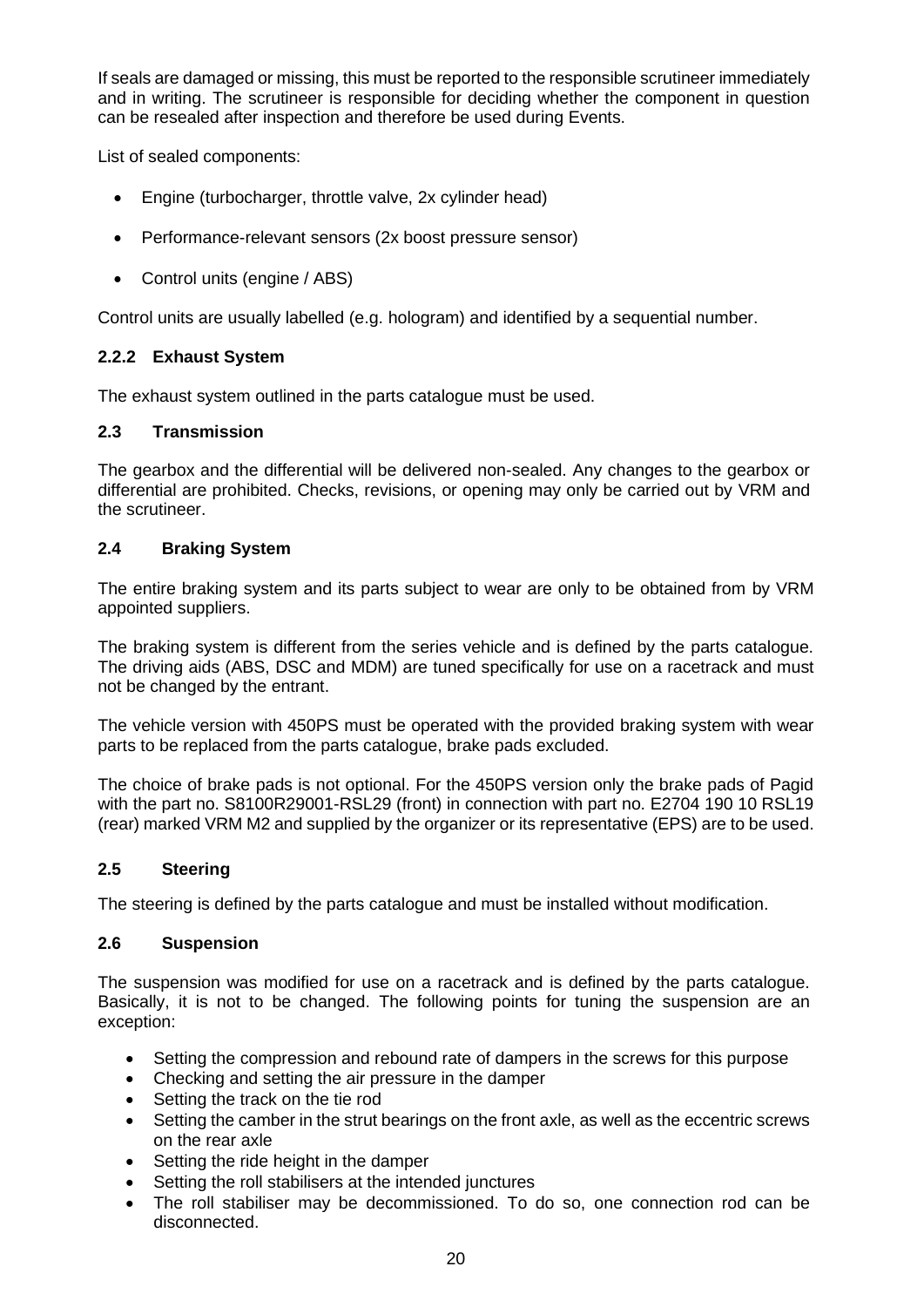All components used must be listed in the parts catalogue and must be obtained from BMW AG. Springs, assister springs and bump stops are fixed. Changes to the components, for example, modifying the valves in the dampers, are expressly forbidden.

Only for the standard front springs there will be an option for the standard spring or to use the BMW 220 Kilo version as stated in the catalogue.

All settings must remain within the specified tolerance. See the user manual page 97-98.



Links of the front axle



Links of the rear axle

The damper must have the following measurements: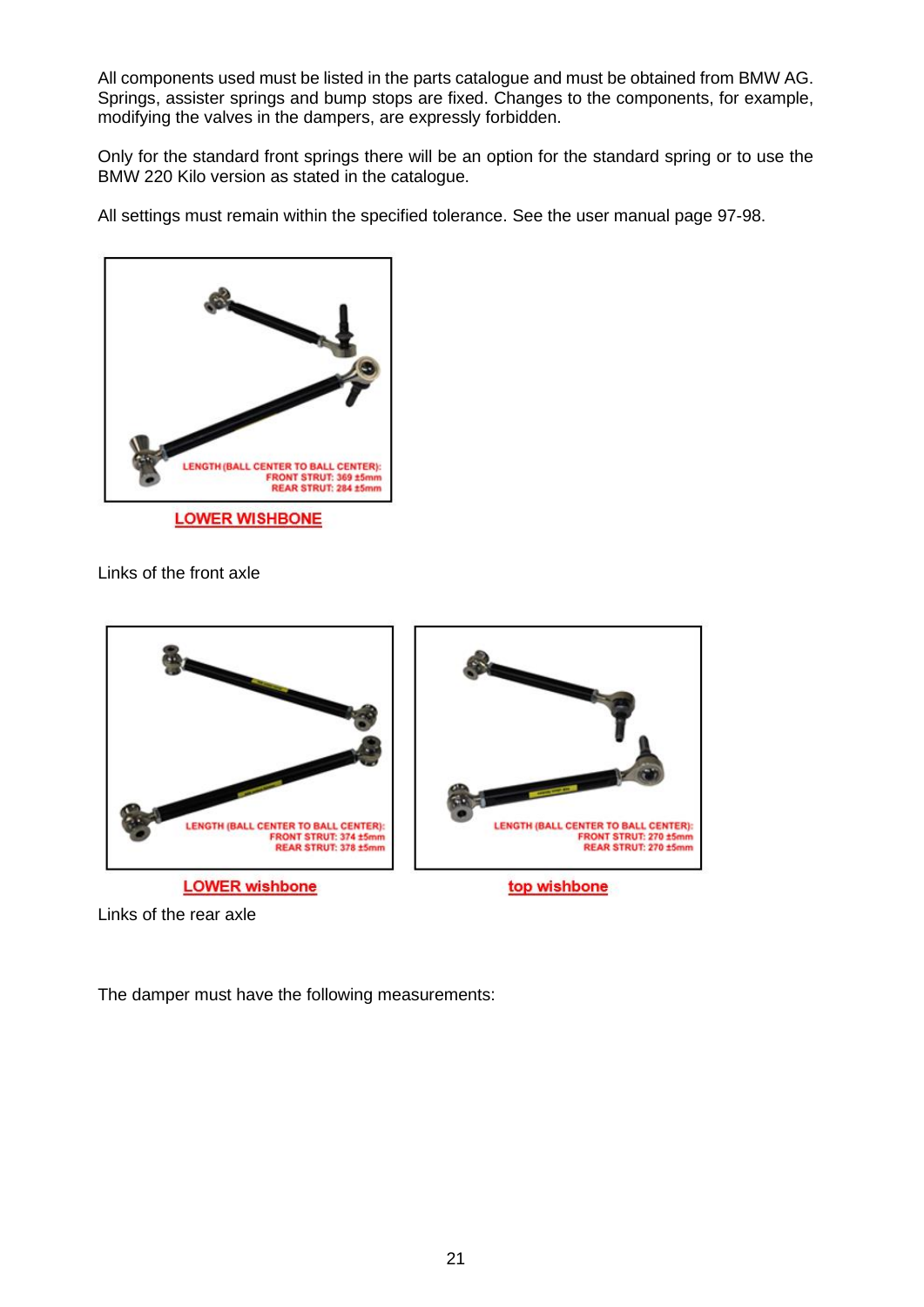|                                                   | Avant / Front                            | Arrière / Rear                           |  |
|---------------------------------------------------|------------------------------------------|------------------------------------------|--|
| Type<br>Type                                      | <b>HYDRAULIC-GAS</b>                     | <b>HYDRAULIC-GAS</b>                     |  |
| Marque e<br>Make                                  | <b>ZF RACE</b>                           | <b>ZF RACE</b>                           |  |
| Numéro de série type<br>Typical series number     | 8 3 2 4 1 2 5                            | 8 234 126                                |  |
| Réservoir de gaz<br>Gas tank                      | <b>INTERNAL</b>                          | <b>INTERNAL</b>                          |  |
| Volume du réservoir de gaz<br>Volume of gas tank  | $-44$ cm3                                | $-64$ cm3                                |  |
| Lonqueur ouverte maximale<br>Maximum open length  | 458.2 mm +2 DAMPER BODY TO UNIBAL CENTER | 475.5 mm +2 DAMPER BODY TO UNIBAL CENTER |  |
| Longueur fermée minimale<br>Minimum closed length | 354.2 mm +2 DAMPER BODY TO UNIBAL CENTER | 368.5 mm +2 DAMPER BODY TO UNIBAL CENTER |  |
|                                                   |                                          |                                          |  |

#### **2.7 Wheels (Flange + Rim) and Tyres**

Only the labelled Hankook tyres with the dimensions 280/660-18 (slick) and 260/660-18 (wet) may be used for the VRM BMW M2 Cup. The parts catalogue specifies a slick tyre and a wetweather tyre. The tyres must be obtained from Racetyres B.V. in Zandvoort and will be labelled before they are issued.

#### **Racetyres B.V.**

Leeuwerikenstraat 16 F2 2042 CS Zandvoort - Netherlands Contact : Jan Paul van Dongen Mobile : 0031 6 555 03 961 Email : info@racetyres.nl

There is a limit of 8 new slick tyres per Event used for the qualification and both races. Before the qualification session a tyre note has to be submitted to the scrutineers with the registration numbers of maximum 8 new slicks and two used slick tyres. The number of labelled Hankook tyres for free practices and private tests during the Events are free. Furthermore, the number of wet-weather tyres is not restricted.

The heating of tyres is **not** permitted.

It is not permitted to treat the tyres with chemicals. Exceptions to this rule are soapy water to clean them and the lubricant for assembly.

The scrutineer may take tyre samples at any point during the Event. These samples will undergo a chemical analysis and be compared with a reference tyre by the tyre partner.

Except for the removal of pickup, the tyres must not be processed mechanically. Cutting or recutting tread patterns is expressly prohibited.

Rims with a dimension of 10Jx18, as outlined in the parts catalogue, must be used. These rims must be obtained from BMW AG.

The type and make of wheel nuts are free.

#### **2.8 Bodywork and Dimensions**

#### **a) External Bodywork (Including Windows)**

The organiser regulates the window stickers. As outlined in the parts catalogue and the user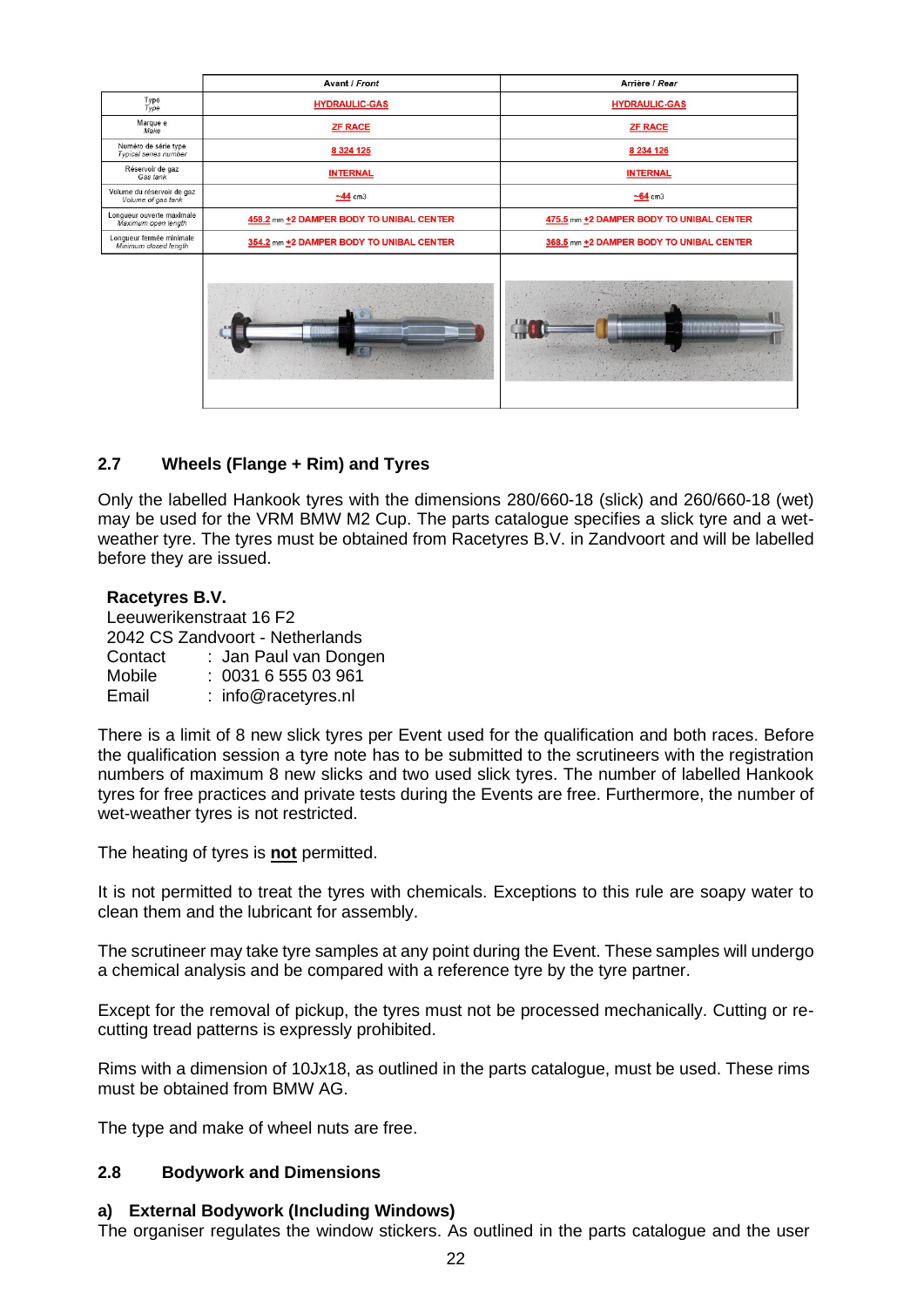manual, the windows on the Driver's door and the passenger door are to have a safety film stuck to them. It is not permitted to cut additional openings out of the windows to ventilate the cockpit.

In general, it is not permitted to close or mask openings or joins. In the Event of provisional repairs during the Event, joins or openings in the area of damage may be covered, provided this is necessary due to a lack of time. The scrutineer will decide whether the repair measures are permitted.

If unusually low temperatures make it necessary to close the air vents, the scrutineer must approve this explicitly.

Compared with the series vehicle, the wheel arch was extended, and the front of the vehicle was reinforced.

The windscreen may be covered with a clear, non-tinted tear off film for protection. These films must not be labelled. The films must not have any air bubbles that interfere with the Driver's field of vision.

#### **b) Cockpit**

No individual ventilation tubes are permitted. A drinking device may be installed, provided that it is permanently attached, and the holder can withstand acceleration forces of up to 25G. The scrutineer is responsible for assessing whether he or she feels that the holder is sufficient.

The pedals must not be changed. The only exception is the attachment of a film with increased friction.

The seat, seat consoles and belts must correspond to the parts catalogue and are only to be obtained from BMW AG. The standard steering column adjustment is retained. In the interior all covers are to be used as outlined in the parts catalogue.

If the Entrant registers a Driver who is not able to use the seat defined in the parts catalogue safely due to his or her physical conditions, the Series Organiser can approve a different seat and related console upon receiving an individual written application.

A seat test supervised by the responsible scrutineer must take place to demonstrate that the seat specified in the parts catalogue cannot be used. Approval will be given only if the scrutineer deems there to be a safety risk.

This approval is specific to a Driver and applies only if the relevant Driver participates in the Event. The alternative seat used, and the console must conform with Article 253, Appendix J and must be presented during scrutineering.

The request can be informal but must contain the Driver's name and licence number, as well as the manufacturer and number of the requested seat variant and console.

#### **c) Additional Accessories**

Accessory components from the parts catalogue may be installed and can be offset by the ballast mentioned in Part 2 Art. 1.6 of these regulations.

#### **d) Track Width**

Track width front: min. 1543 mm max. 1593 mm. Track width rear: min. 1597 mm max. 1647 mm.

#### Measurement instructions:

The Car is measured in the reference area. For information on the reference area, refer to Art. 1.5.1, Part 2 of these regulations. The tyre pressure may be raised to the reference pressure (2.4 bar FA (front axle); 2.3 bar RA (rear axle)) for the measurement.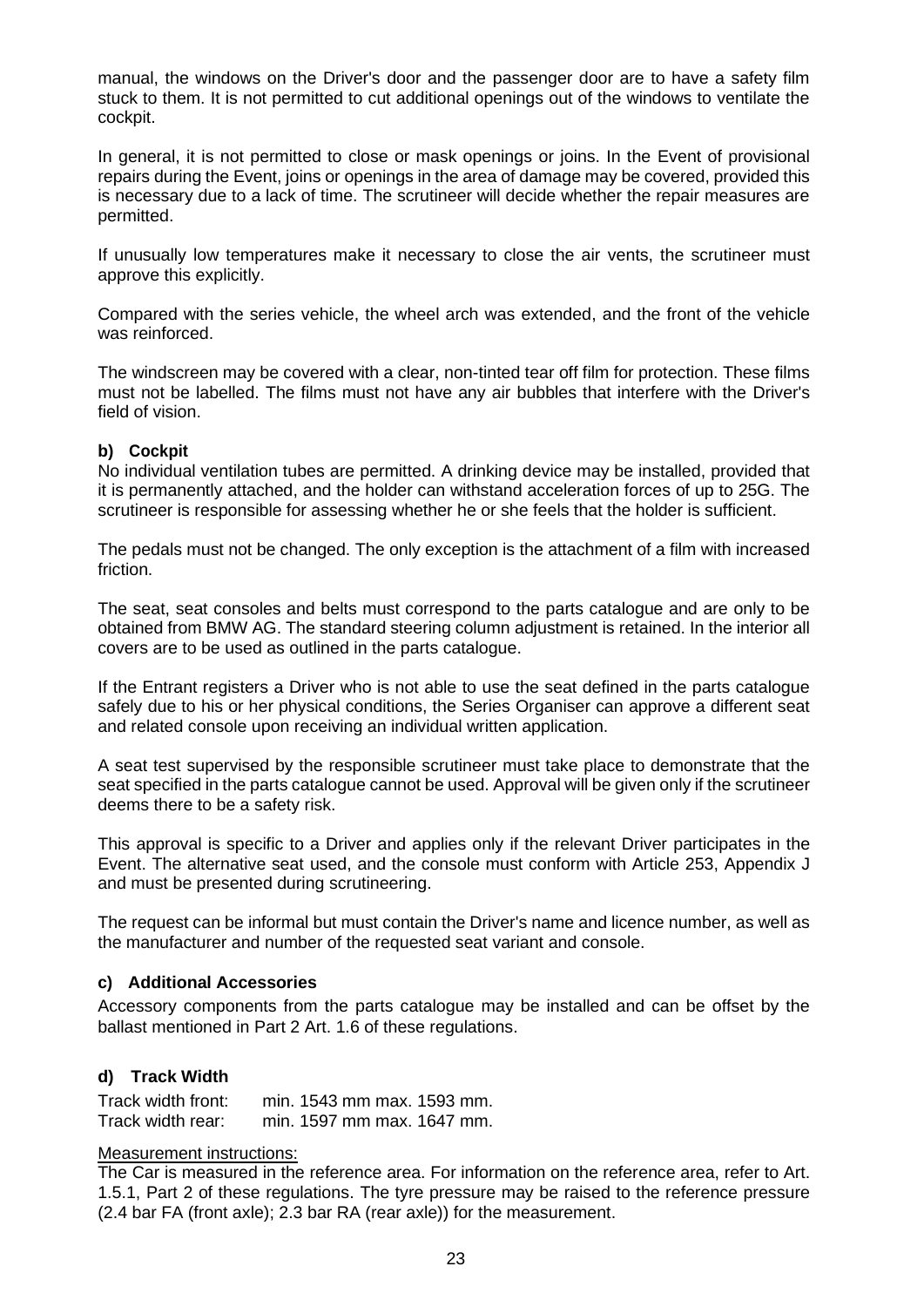A right angle (90°) is placed on the ground perpendicular under the centre of the axle, outside and inside the tires and positioned to the respective sidewall of the tyre. These four positions are marked on the ground. The distance between the markings (outside to outside and inside to inside) will be measured, added, and halved. The result is the track width.

### **2.9 Aerodynamic Devices**

The following aerodynamic devices are mandatory, as defined in the part catalogue:

- **Front splitter**
- Rear wing

The position of the rear wing is defined as follows:







MEASURED AT REAR EDGE OF GURNEY FLAP DETAIL WING

MEASUREMENTS TAKEN AT CAR CENTERLINE

#### **2.10** Electrical Equipment

As dictated in the parts catalogue, the already build in logger AIM MXG 1.2 is to be used.

The data from the data logger is used by the series organiser to check the conformity of the cup Cars. The data from the individual participants can be made public to all other Competitors. Among other things, the throttle valve position, engine speed, driving speed, gear, boost, air charge temperature, lambda, firing angle and quantity of fuel injected are recorded and checked by the series' organiser. Deviations in these values outside of the tolerance defined by the series' organiser will be treated as attempted manipulation.

The participant is responsible for ensuring that the sessions (all laps completed) are recorded properly and that the data logger functions flawlessly. Should the logger itself, or part of the system (sensors, cable, etc.) be damaged or there be any doubt that it is working correctly, the series organiser must be informed in writing immediately.

If the data on the memory card no longer exist or is incomplete, can result in a penalty.

Repairs to the wiring harness may only be made with the approval of the technical commissioner.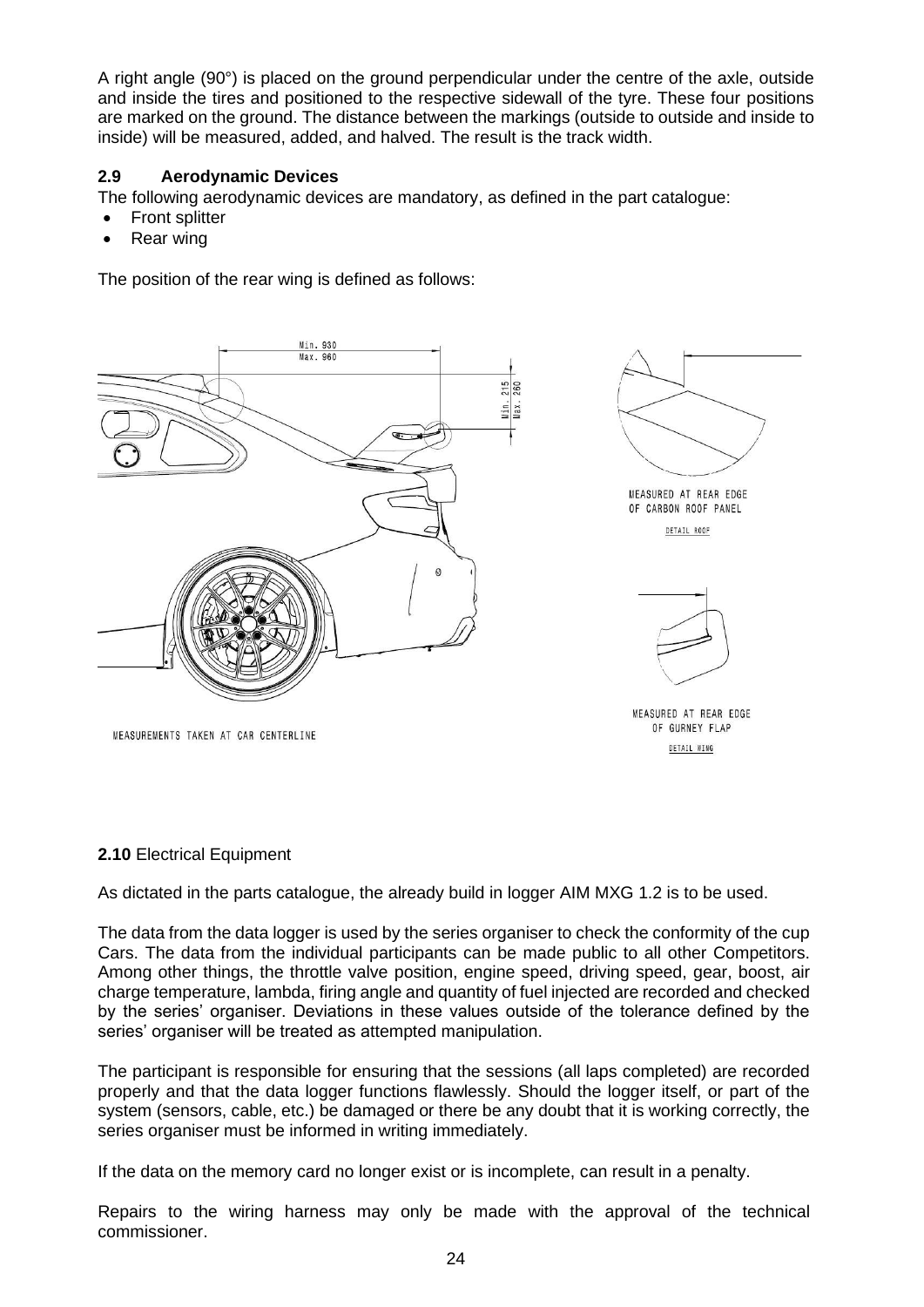Furthermore, participants are allowed to either connect a camera to the data logger or attach a separate camera in the Car. The camera and holder of the camera must be shown to the scrutineer. The participant is obliged to provide VRM with the recordings when requested. VRM reserves the right to withhold recordings. The recordings should be used, among other things, to analyse crashes, show driving mistakes committed by other participants, for preventative purposes, and support the organisers or Stewards in their decision making.

The Entrant is also permitted to connect a system for recording data to one of these interfaces. The 12V interface prescribed for this purpose in the user manual must be used for the power supply.

For races, in which it is permitted to illuminate the Car number, this may be carried out by the Entrant. The 12V interface provided for this purpose should be used for the power supply.

Should the participants not comply with the aforementioned regulations, it may result in a penalty:

| <b>Breach</b>                                                                       | <b>Penalty</b>                                                  |
|-------------------------------------------------------------------------------------|-----------------------------------------------------------------|
| Time Training:<br>Data on memory card not available or only<br>partially available. | 1 minute penalty, to be added to the fastest<br>qualifying lap. |
| Race:<br>Data on memory card not available or only<br>partially available.          | 5 minutes penalty added to total race time.                     |

The Stewards of the Event may at their own discretion hand out a higher or lower penalty.

# **2.11 Fuel Circuit**

Defined in the parts catalogue and must be installed without modification.

A cable tie may be installed at the fuel tank cap (filler neck) for better handling due to the use of fire-proofed gloves.

The maximum fuel volume is restricted to 84 litres with the standard fuel tank. It is permitted to install the official BMW 120 litre endurance fuel tank. The participant does not have to adjust the fuel volume for the 120 litres tank by means of a displacement body.

#### **2.12 Lubrication System**

The lubrication system oils, fats, coolants, and brake fluids) are defined in the parts catalogue, except from the engine oil.

It is allowed to use engine oils according to the following specification:

- BMW Longlife 01
- BMW Longlife 01 FE
- BMW Longlife 04
- BMW Longlife 12 FE

Upon request from the scrutineer or the series organizer, the participant / applicant must promptly provide all information in written form (type, name, specification, and manufacturer) from the used utilities.

#### **2.13 Data Transmission**

Apart from the following exceptions, no data transmission between the vehicle and the environment is permitted: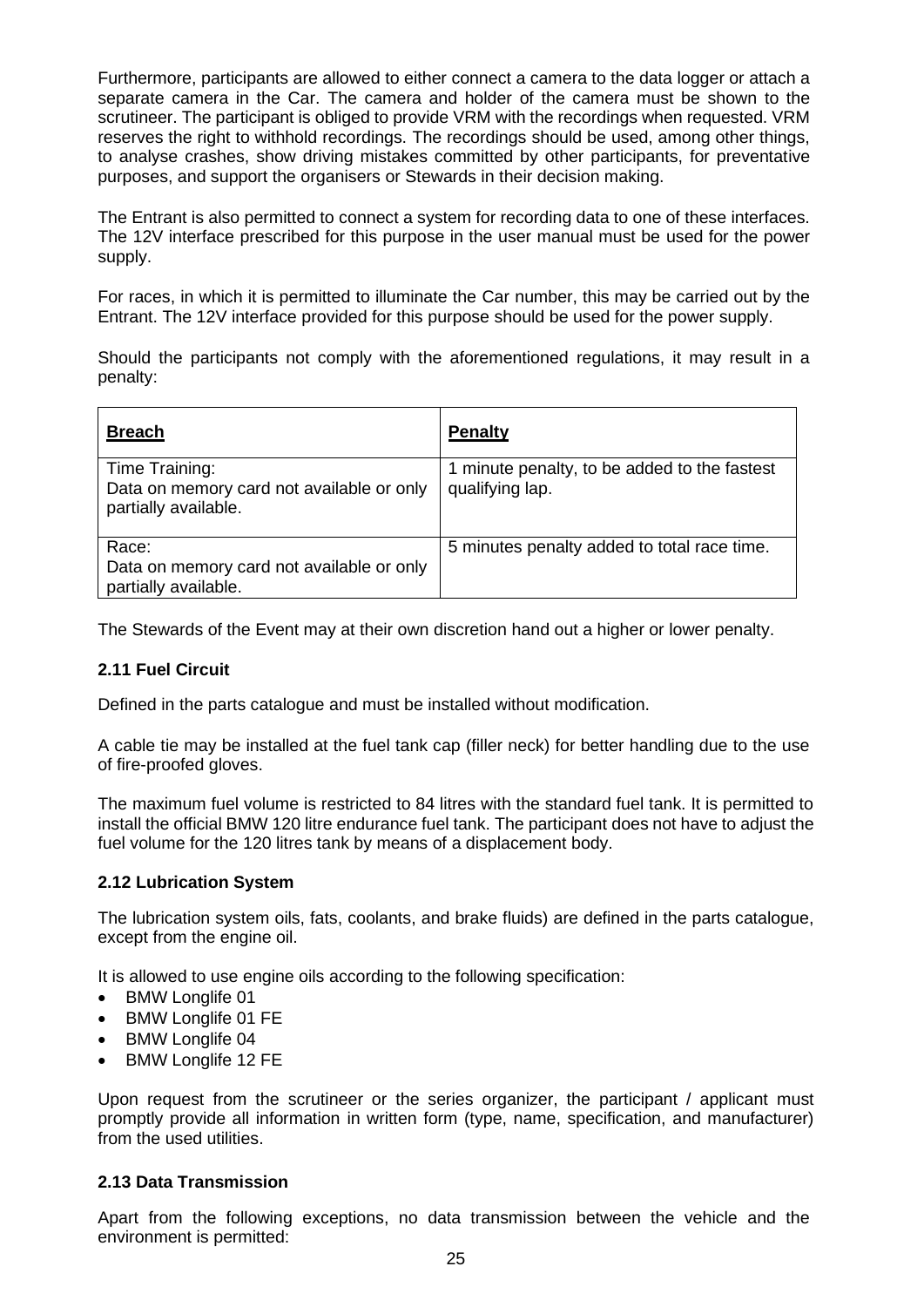- Radio communication
- TV cameras stipulated by the organiser
- Marshalling system stipulated by the organiser
- GPS Auge
- Transponder for measuring noise
- Transponder for timekeeping
- Lap trigger

No telemetry systems are permitted

If the organiser stipulates additional systems that involve the transmission of data, this must be approved by the scrutineer.

# **2.14 Other**

#### **(a) The following systems may be additionally installed in the Car:**

- Tyre pressure check (sensors in the rims and antennae)
- Lap trigger
- GPS sensor
- Transponder for measuring noise
- Transponder for timekeeping, type AMB-Mylaps **(mandatory)**
- Potentiometer to determine the wheel stroke
- GPS Auge
- Temperature sensor for differential gear
- Temperature sensor for the brakes

If the organiser stipulates the assembly of additional systems in the Car, this must be approved by the scrutineer.

A system for monitoring tyre pressure using sensors and related antennae is permitted. As outlined in Article 2.7, valves that regulate pressure are not permitted.

#### **(b) Control Units and Software Versions**

Software and hardware for the control electronics can be checked by the Series Organiser or the scrutineer at any time and must always conform with the current status specified in the user manual. If this is not the case this will automatically be reported to the Stewards of the Event and the Series Organiser.

The Series Organiser is permitted to update or replace the software version or the hardware of the control units at any time. The Entrant must not overwrite or change any database or programme version in the control units.

#### **(c) Radio System & Cameras**

A radio system including antenna may be installed in the vehicle. The 12V interface stated in the user manual must be used for the power supply. Only if permitted by the organiser, cameras may be installed and connected with the Entrant's own data logging system. The 12V interface stated in the user manual, or a stand-alone battery supply must be used for the power supply.

Radios and cameras must be permanently attached, and the holders must withstand acceleration forces of up to 25G. The scrutineer is responsible for assessing whether he or she feels that the holder used is sufficient.

#### **(d) Special Installations**

As far as an approval / release from the RACB, the Event organizer and the series organizer, as well as a Technical passport with relevant listing is available, then a conversion kit for physically incapacitated may be installed.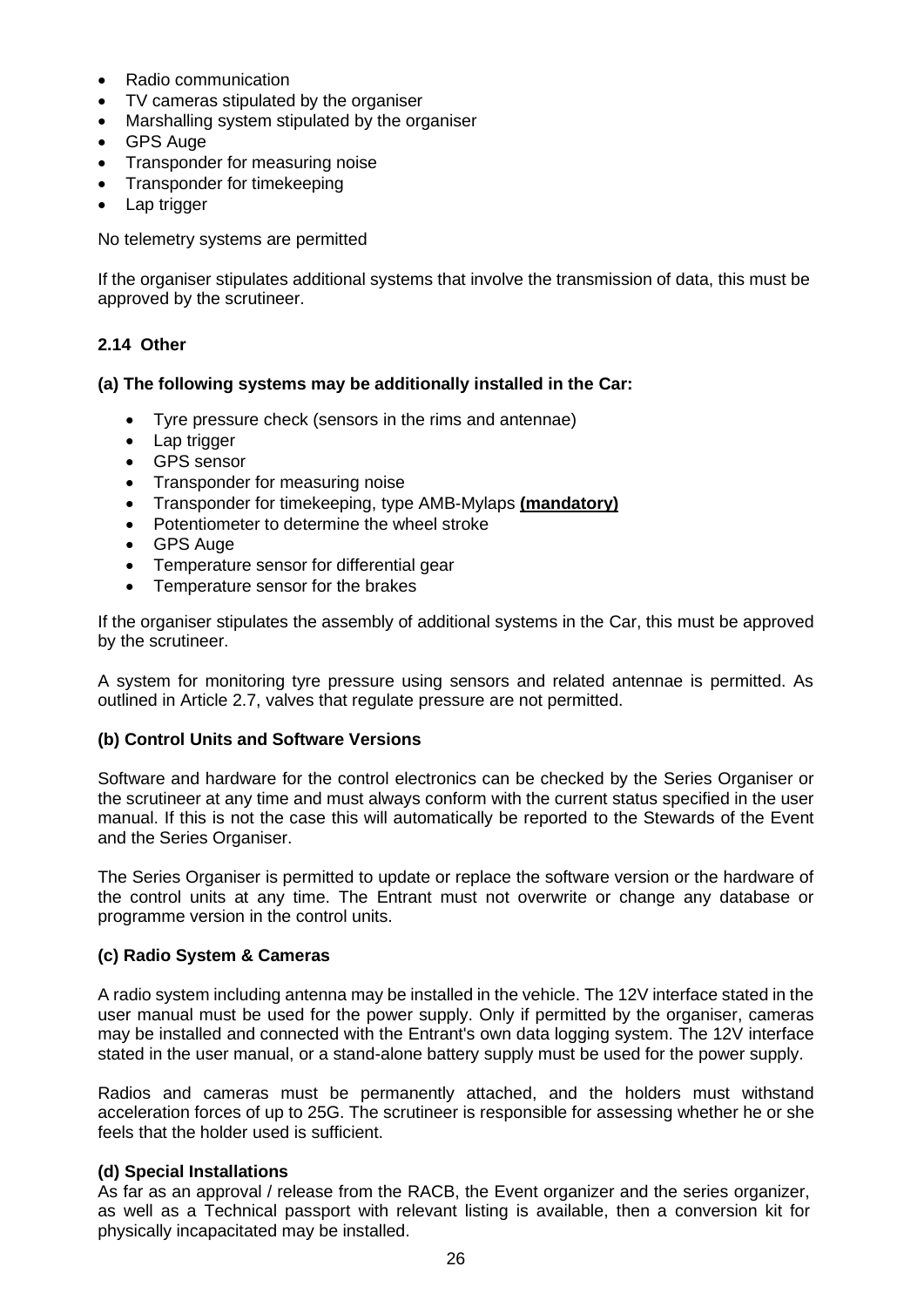The Technical passport incl. all approvals need to be handed out at the scrutineering. It should be noted that the clearance is relevant to the Event and is only allowed with the related vehicle in accordance with the nominated Driver.